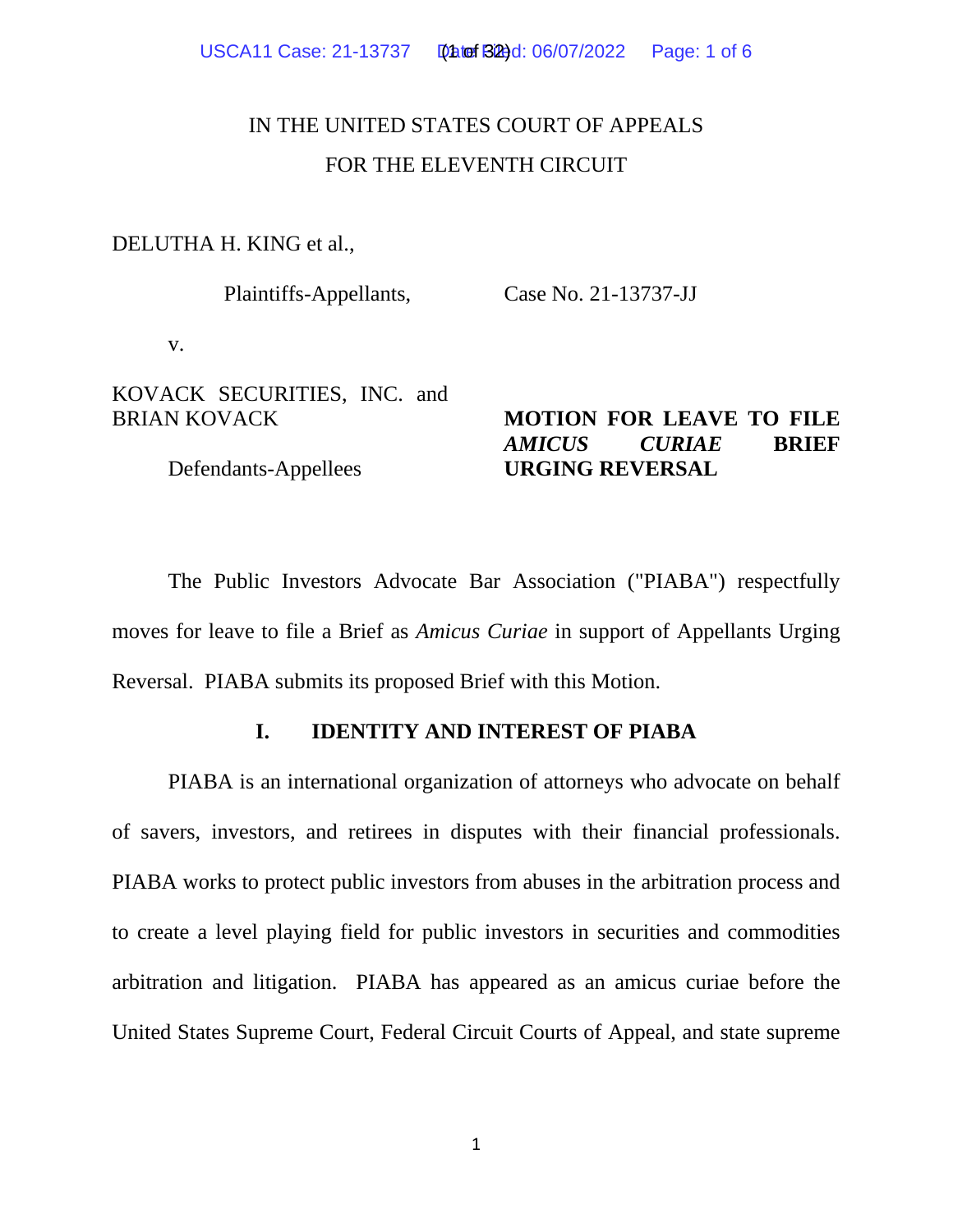courts throughout the nation in cases involving issues important to public investors.

# **II. CERTIFICATE OF INTERESTED PERSONS AND CORPORATE DISCLOSURE STATEMENT**

The undersigned counsel certifies that the following persons have an interest in the outcome of this case and were not included in the Certificates of Interested Persons of the previously filed briefs or motions.

1. Public Investors Advocate Bar Association ("PIABA").

Public Investors Advocate Bar Association is a non-profit. It has no parent corporation. No publicly held corporation owns 10% or more of its stock.

# **III. PIABA'S FAMILIARITY WITH ISSUES AND SCOPE OF PARTIES' ARGUMENTS**

PIABA and its counsel are familiar with the District Court's dismissal of Appellants' claims and the arguments of the parties.

## **IV. ISSUES TO WHICH** *AMICUS* **BRIEF WILL BE DIRECTED**

PIABA's *amicus* brief will demonstrate that the trial court committed reversible error by ruling that a brokerage firm's customers, customer lists, and anticipated commissions from those customers are not assets owned by the firm that can be the subject of a fraudulent transfer action. PIABA's brief explains why this conclusion is contrary to the holdings of courts in Georgia and nationwide, as well as to financial industry standards and practices.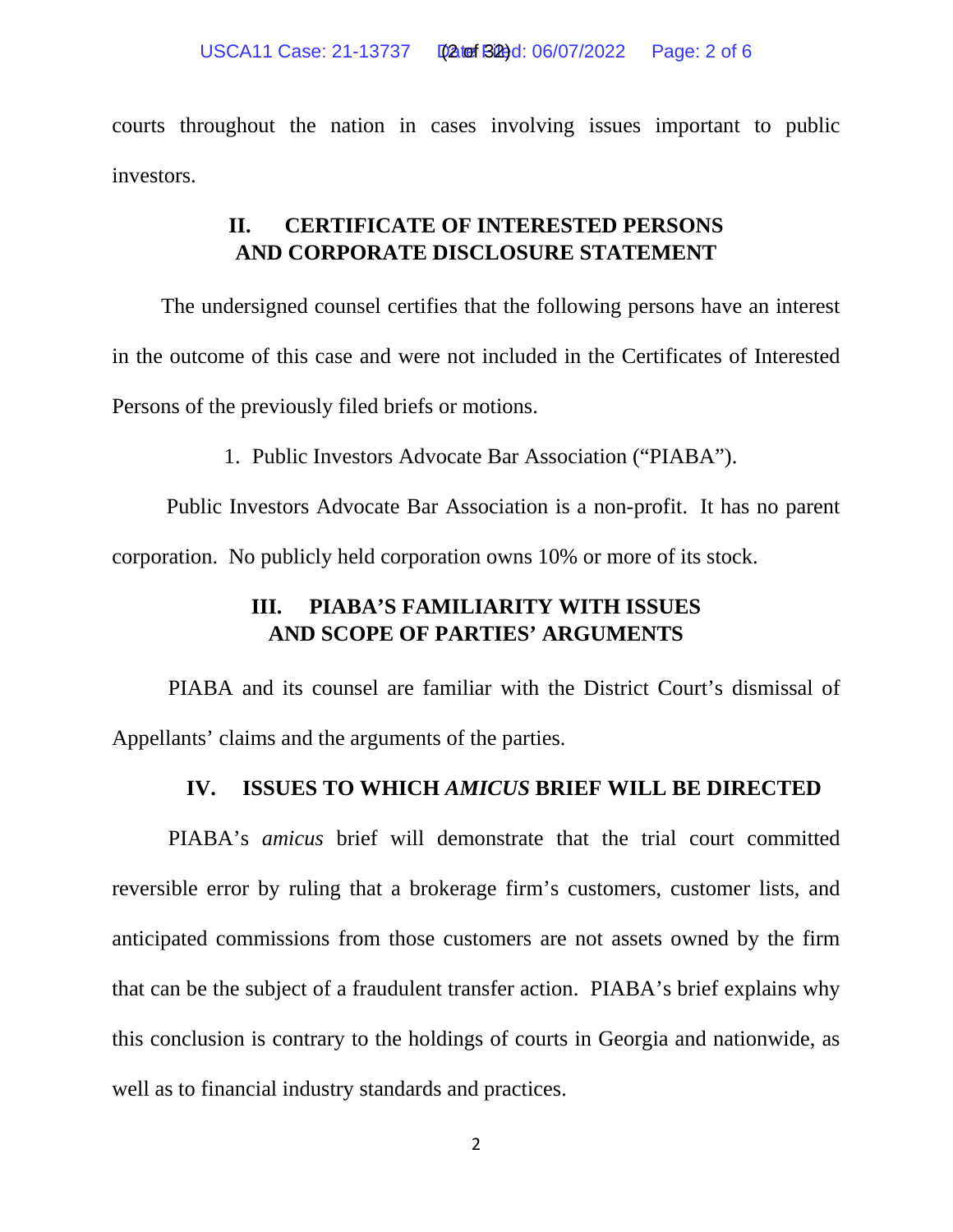#### **V. ALL PARTIES DID NOT CONSENT**

Under Federal Rule of Appellate Procedure 29(a), an *amicus curiae* other than the government may file a brief only with leave of court or when all parties consent. PIABA requests leave of court because all parties have not consented to PIABA filing an *amicus* brief. Specifically, Defendants-Appellees have not consented to PIABA's filing of an amicus brief in this case.

## **VI. REASONS FOR AND RELEVANCE OF PIABA'S AMICUS CURIAE BRIEF**

To fulfill its role as a voice for public investors and customers of brokerdealers, PIABA frequently files amicus briefs in cases that may impact the rights and protections afforded to those persons. PIABA has an interest in this matter because brokerage firms frequently try to evade arbitration awards by transferring their customers to other brokerage firms for no or inadequate consideration, which is what the appellants have alleged occurred in this case. PIABA is concerned that the ruling of the District Court in this matter, if left undisturbed, will permit and, in fact, endorse a road-map of sorts to other broker-dealers facing arbitration awards due to injured investors that will allow them to evade liability for their misconduct. The proposed amicus curiae brief explains that allowing member firms to avoid their liabilities to its own customers in this manner will deprive many public customers of the ability to receive their due compensation when there has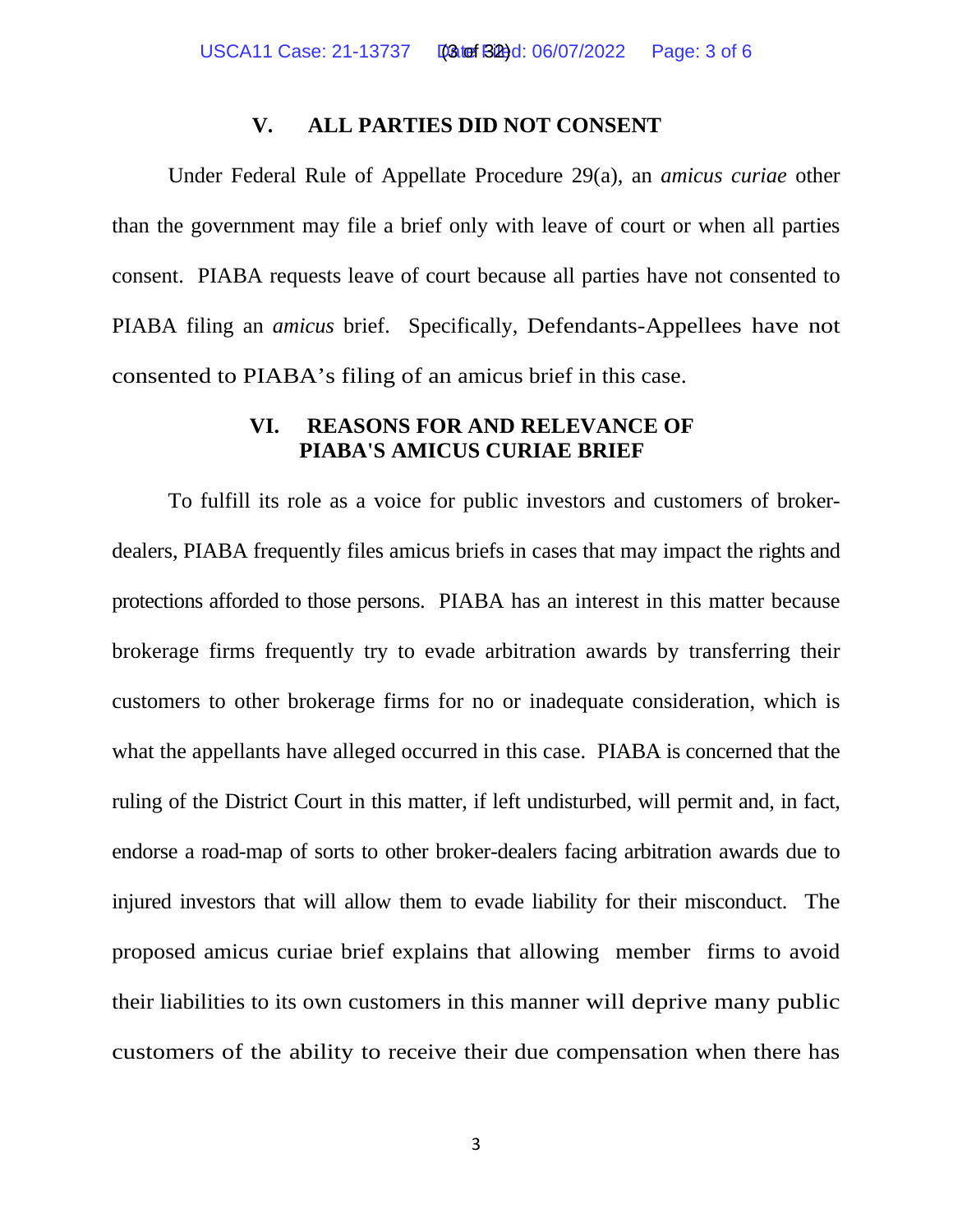already been an affirmative finding that the member firm has violated the law and damaged its customer.

### **CONCLUSION**

For the foregoing reasons, the Public Investors Advocate Bar Association hereby respectfully requests the Court to grant leave for PIABA to file an amicus curiae brief in support of Plaintiffs-Appellants Urging Reversal.

Dated: June 7, 2022.

Respectfully submitted,

PAGE PERRY 1493 LaVista Road NE Atlanta, Georgia 30324 (404) 567-4400 Telephone (404) 334-7213 Facsimile [aperry@pageperry.com](mailto:aperry@pageperry.com)

By: */s/ Alan R. Perry, Jr.* ALAN R. PERRY, JR. State Bar No. 572508

*Counsel for Public Investors Advocate Bar Association*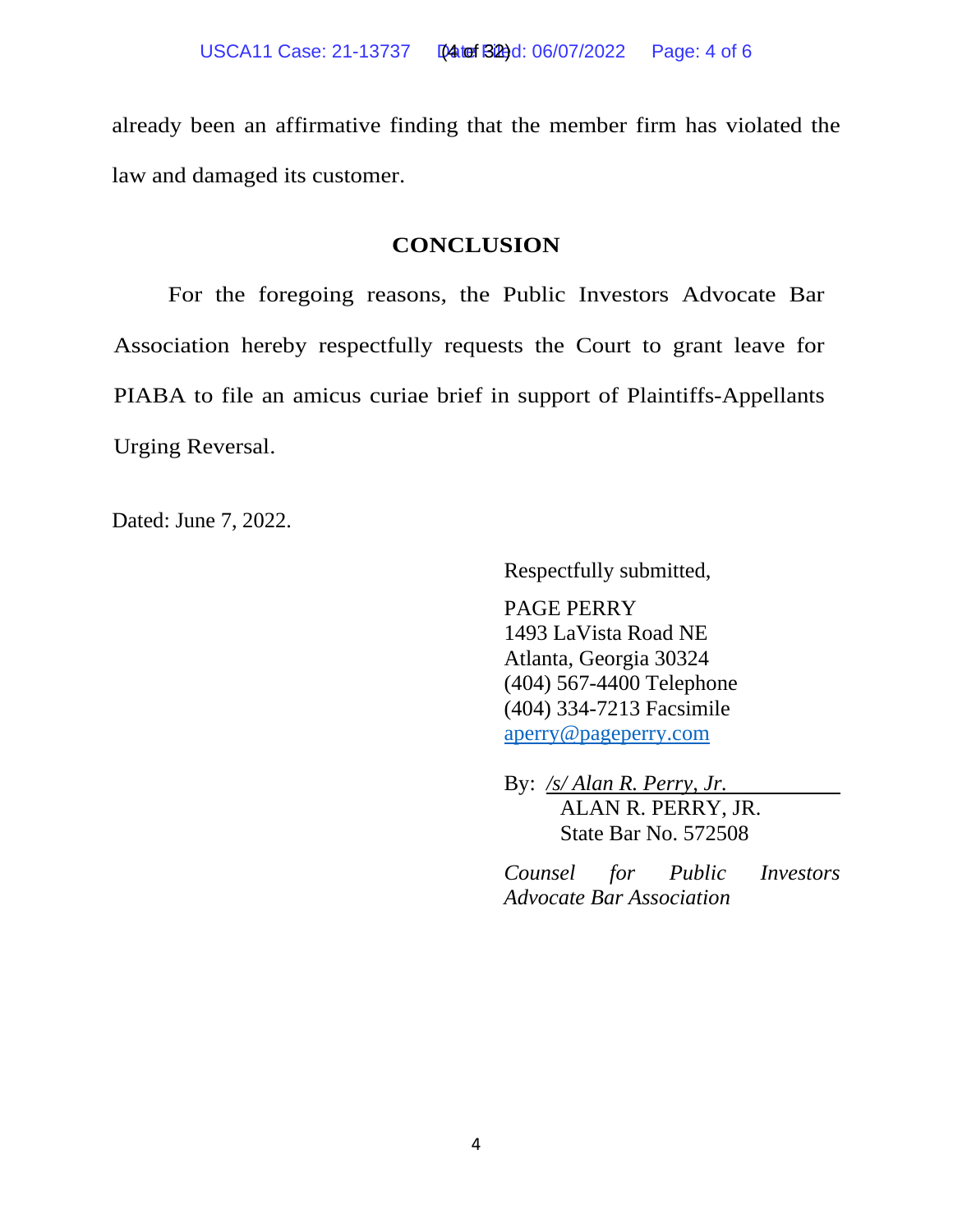## **CERTIFICATE OF COMPLIANCE**

This Motion complies with the type-volume limitations of Federal Rule of Appellate Procedure 27(d)(2). This Motion contains 586 words.

This motion complies with requirements of Federal Rule of Appellate Procedure  $32(a)(5)$  & (6). This motion was prepared in a proportionally spaced typeface using Microsoft Word in fourteen (14) point Times New Roman font.

Signed on June 7, 2022.

*/s/ Alan R. Perry, Jr.* ALAN R. PERRY, JR.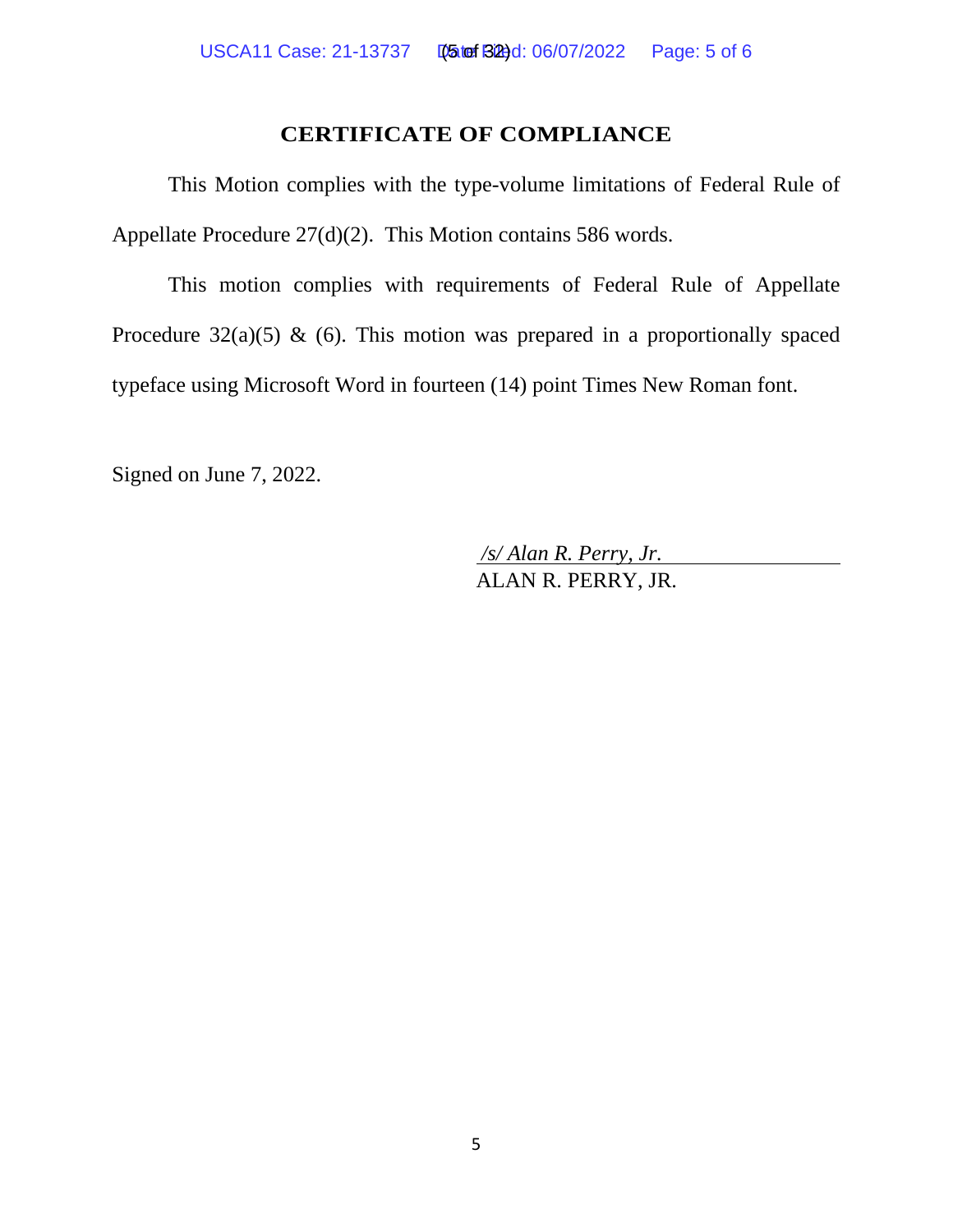## **CERTIFICATE OF SERVICE**

I hereby certify that on this 7<sup>th</sup> day of June, 2022, a true and correct copy of the above and foregoing has been served by  $\boxtimes$  **CM/ECF;** overnight delivery; **United States first class mail; I facsimile transmission; and/or I hand delivery** on the following:

David J. Hungeling Adam S. Rubenfield HUNGELING RUBENFIELD LAW 1718 Peachtree Street, Ste. 599 Atlanta, Georgia 30309 *COUNSEL FOR APPELLANTS*

G. Wayne Hillis, Jr., Esq. Justin Gunter, Esq. PARKER, HUDSON, RANIER & DOBBS, LLP 303 Peachtree Street NE, Ste. 3600 Atlanta, Georgia 30308 *COUNSEL FOR APPELLEES*

*/s/ Alan R. Perry, Jr.* ALAN R. PERRY, JR.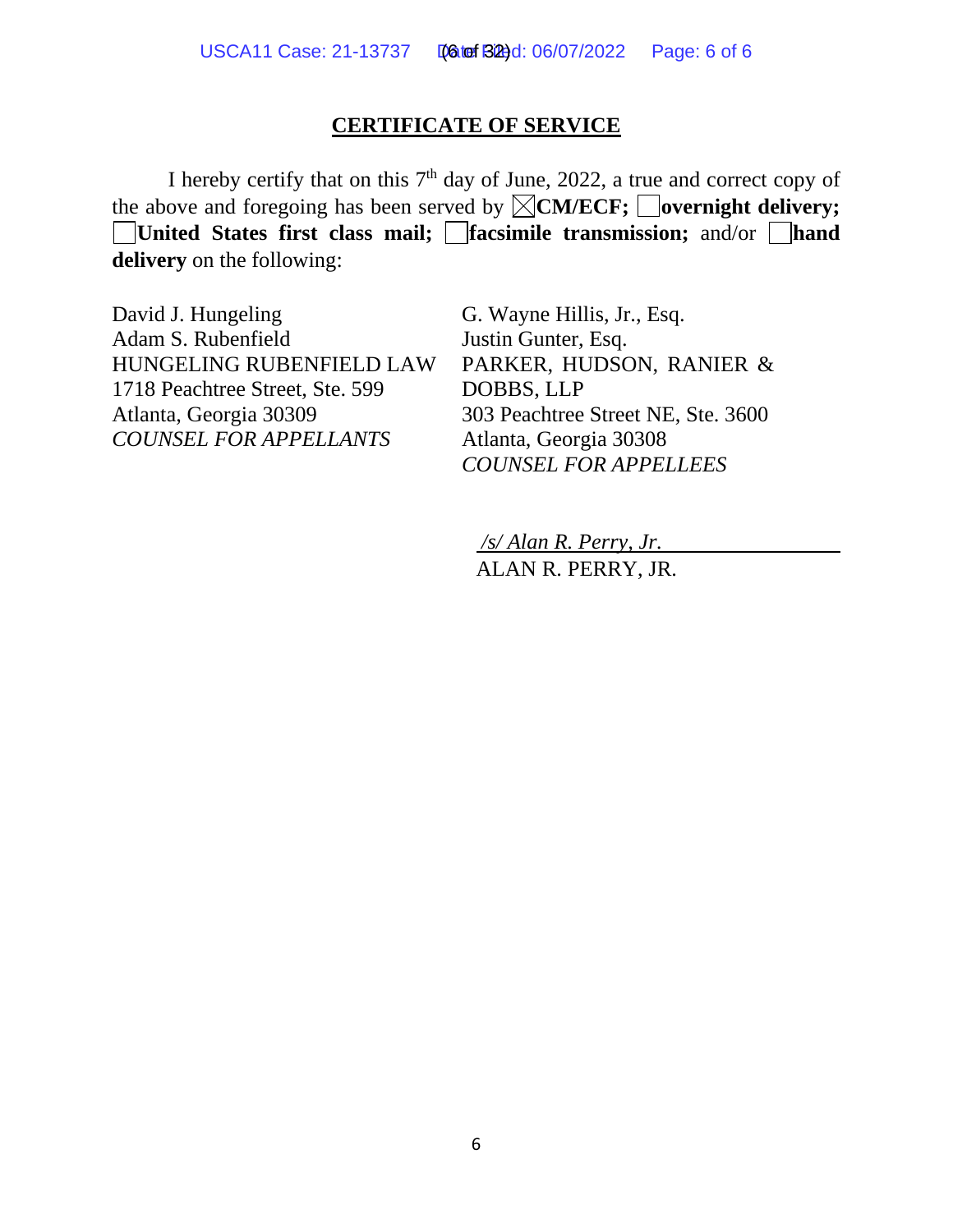No. 21-13737-JJ

## IN THE UNITED STATES COURT OF APPEALS FOR THE ELEVENTH CIRCUIT

DELUTHA H. KING, as the Executor of the Estate of Cecil C. Keck, RONALD H. LOVING, individually and as Executor of the Estates of Delutha H. King and Lois W. King and as Successor Administrator of the Estate of Mabel W. Keck, and KRISTIE L. TAYLOR,

Appellants/Plaintiffs,

vs.

KOVACK SECURITIES, INC. and BRIAN KOVACK,

Appellees/Defendants. \_\_\_\_\_\_\_\_\_\_\_\_\_\_\_\_\_\_\_\_\_\_\_\_\_\_\_\_\_\_\_

Appeal from the United States District Court for the Northern District of Georgia Case No. 1:18-cv-04079-SCJ - The Honorable Steve C. Jones

# **BRIEF OF** *AMICUS CURIAE* **PUBLIC INVESTORS ADVOCATE BAR ASSOCIATION SUPPORTING APPELLANTS URGING REVERSAL**

Alan R. Perry, Jr. State Bar No. 572508 [aperry@pageperry.com](mailto:aperry@pageperry.com) PAGE PERRY 1493 LaVista Road NE Atlanta GA 30324 Telephone: (404) 567-4400

*Counsel for Public Investors Advocate Bar Association*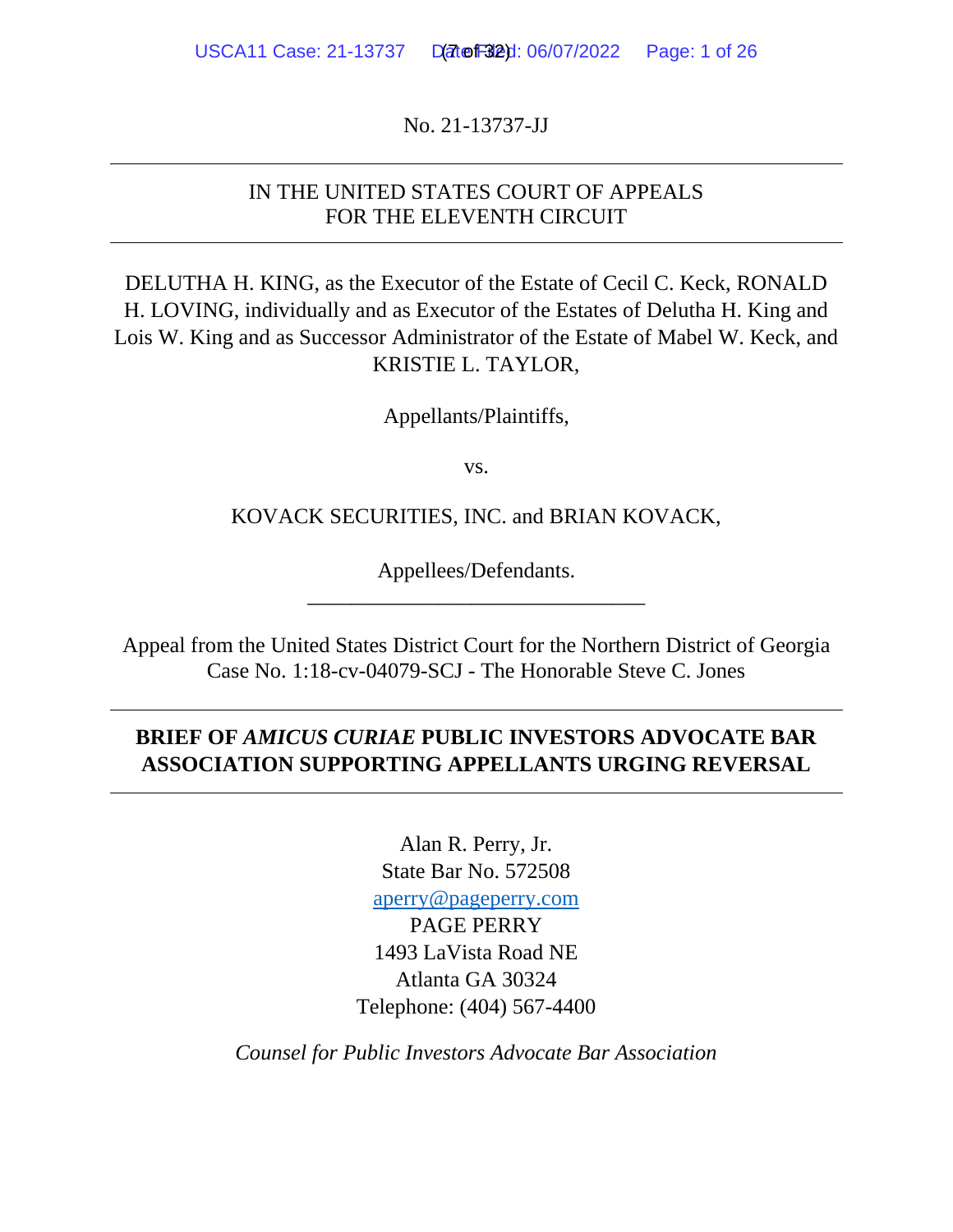## **CERTIFICATE OF INTERESTED PERSONS AND CORPORATE DISCLOSURE STATEMENT**

The undersigned counsel certifies that the following persons have an interest in the outcome of this case and were not included in the Certificates of Interested Persons of the previously filed briefs.

1. Public Investors Advocate Bar Association ("PIABA").

Public Investors Advocate Bar Association is a non-profit. It has no parent corporation. No publicly held corporation owns 10% or more of its stock.

Signed on June 7, 2022.

*/s/ Alan R. Perry, Jr.* ALAN R. PERRY, JR.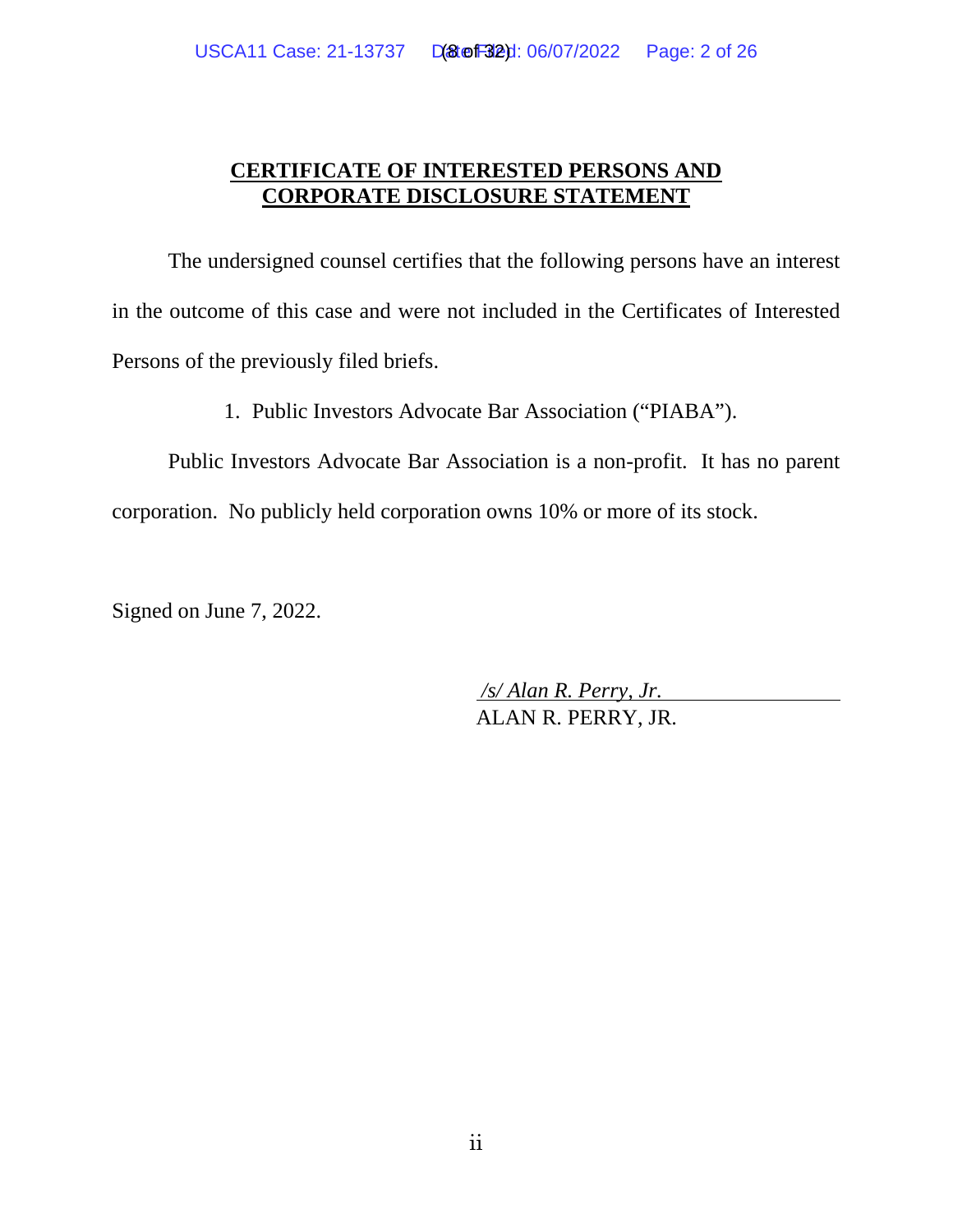# **TABLE OF CONTENTS**

| CERTIFICATE OF INTERESTED PERSONS AND CORPORATE               |  |
|---------------------------------------------------------------|--|
|                                                               |  |
|                                                               |  |
|                                                               |  |
| STATEMENT OF THE IDENTITY OF THE AMICUS CURIAE AND ITS        |  |
|                                                               |  |
|                                                               |  |
|                                                               |  |
|                                                               |  |
|                                                               |  |
|                                                               |  |
|                                                               |  |
| D. The Law Supports Appellants' Fraudulent Transfer Claims 11 |  |
|                                                               |  |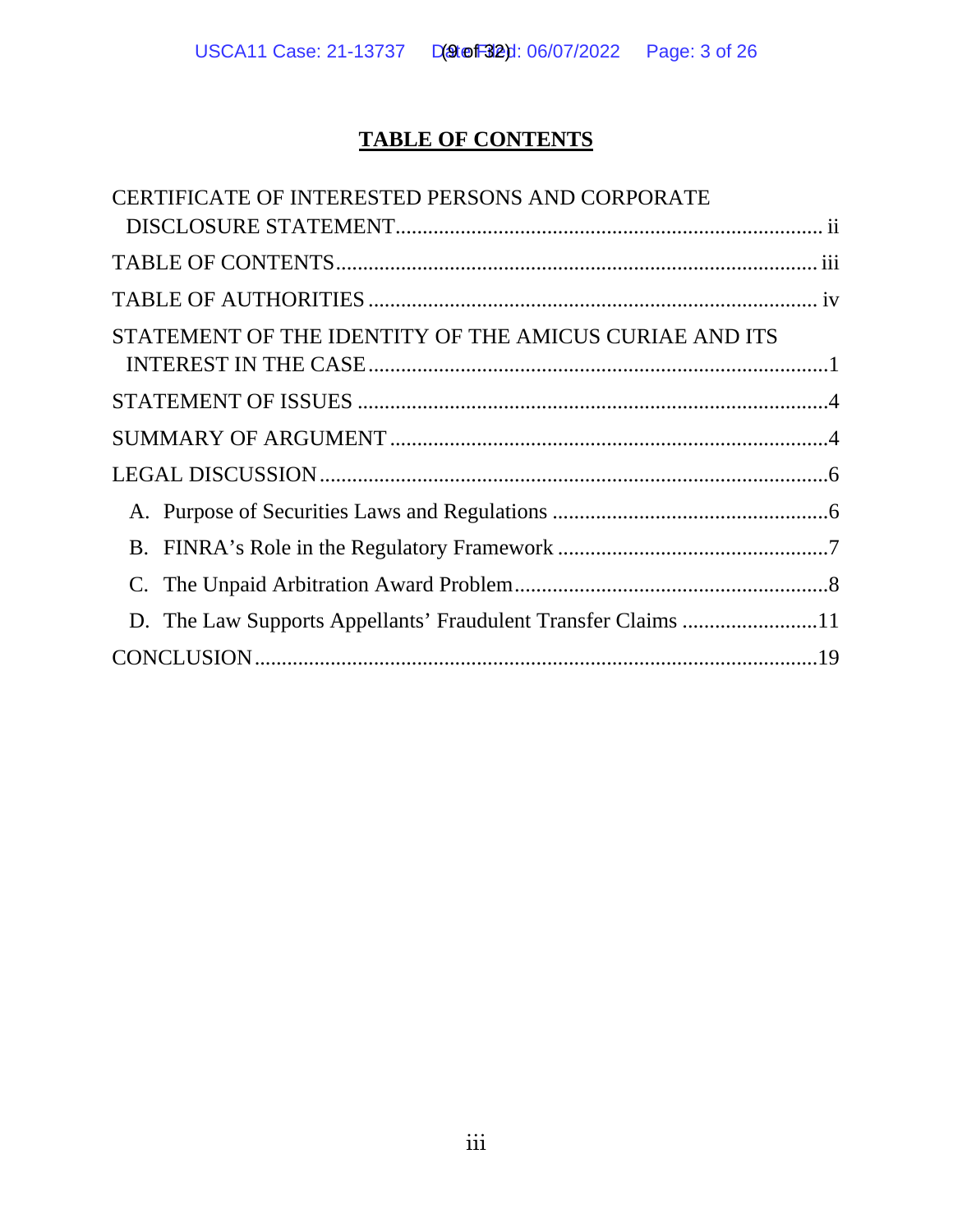# **TABLE OF AUTHORITIES**

# **Cases**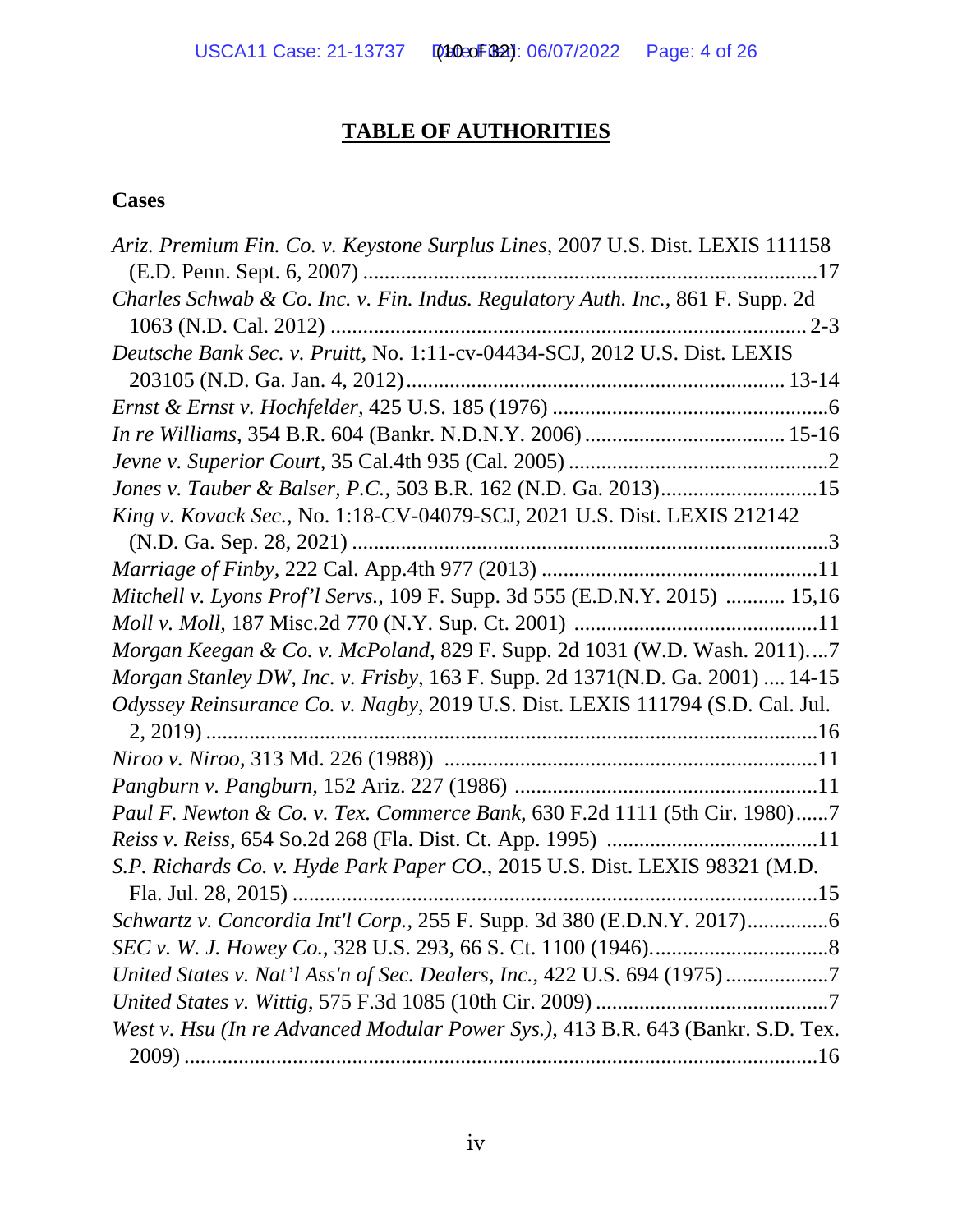# **Statutes**

# **Other Authorities**

| FINRA, Discussion Paper- FINRA Perspectives on Customer Recovery (Feb. 8,  |
|----------------------------------------------------------------------------|
|                                                                            |
| FINRA, Statistics on Unpaid Customer Awards in FINRA Arbitration Report10  |
|                                                                            |
| PIABA, REPORT: Unpaid Arbitration Awards A Problem The Industry Created -  |
|                                                                            |
| PIABA, Unpaid Arbitration Awards, The Case For An Investor Recovery Pool   |
|                                                                            |
| Press Release, FINRA, NASD and NYSE Member Regulation Combine to Form      |
|                                                                            |
| Virtual Currencies: The Oversight Role of the U.S. Securities and Exchange |
| Commission and the U.S. Commodity Futures Trading Commission, 115 Cong.    |
| (2019), https://www.congress.gov/115/chrg/CHRG-115shrg28854/CHRG-          |
|                                                                            |
| Why Buy a Book of Business?, SPRINGTREE GROUP (May 18, 2017),              |
| .12                                                                        |

# **Rules**

|--|--|--|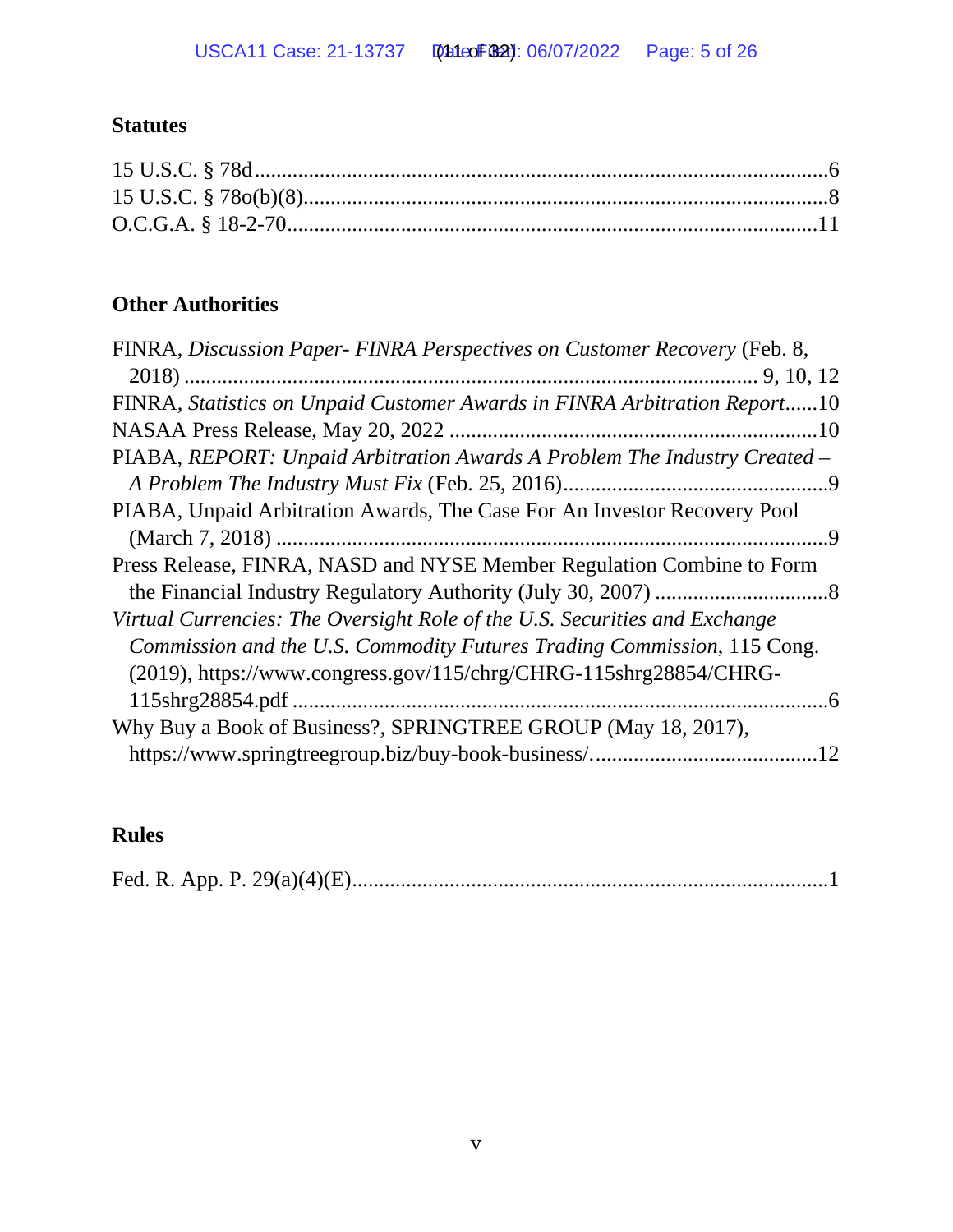## **STATEMENT OF THE IDENTITY OF THE AMICUS CURIAE AND ITS INTEREST IN THE CASE**

Public Investors Advocate Bar Association ("PIABA") submits this Brief as an Amicus in support of the Appellants.

PIABA is an international organization of attorneys who advocate on behalf of savers, investors, and retirees in disputes with their financial professionals. PIABA works to protect public investors from abuses in the arbitration process and to create a level playing field for public investors in securities and commodities arbitration. PIABA has appeared as an amicus curiae before the United States Supreme Court, Federal Circuit Courts of Appeal, and state supreme courts throughout the nation in cases involving issues important to public investors.

Pursuant to Fed. R. App. P. 29(a)(4)(E), PIABA states that (i) neither party's counsel authored this Brief in whole or in part; (ii) neither a party nor a party's counsel contributed money that was intended to fund preparing or submitting this Brief; and (iii) no person—other than the Amicus Curiae, its members, or its counsel—contributed money that was intended to fund preparing or submitting this Brief.

The District Court in this case ruled that a brokerage firm's customers, customer lists, and anticipated commissions from those customers are not assets owned by the firm which can be the subject of a fraudulent transfer action. PIABA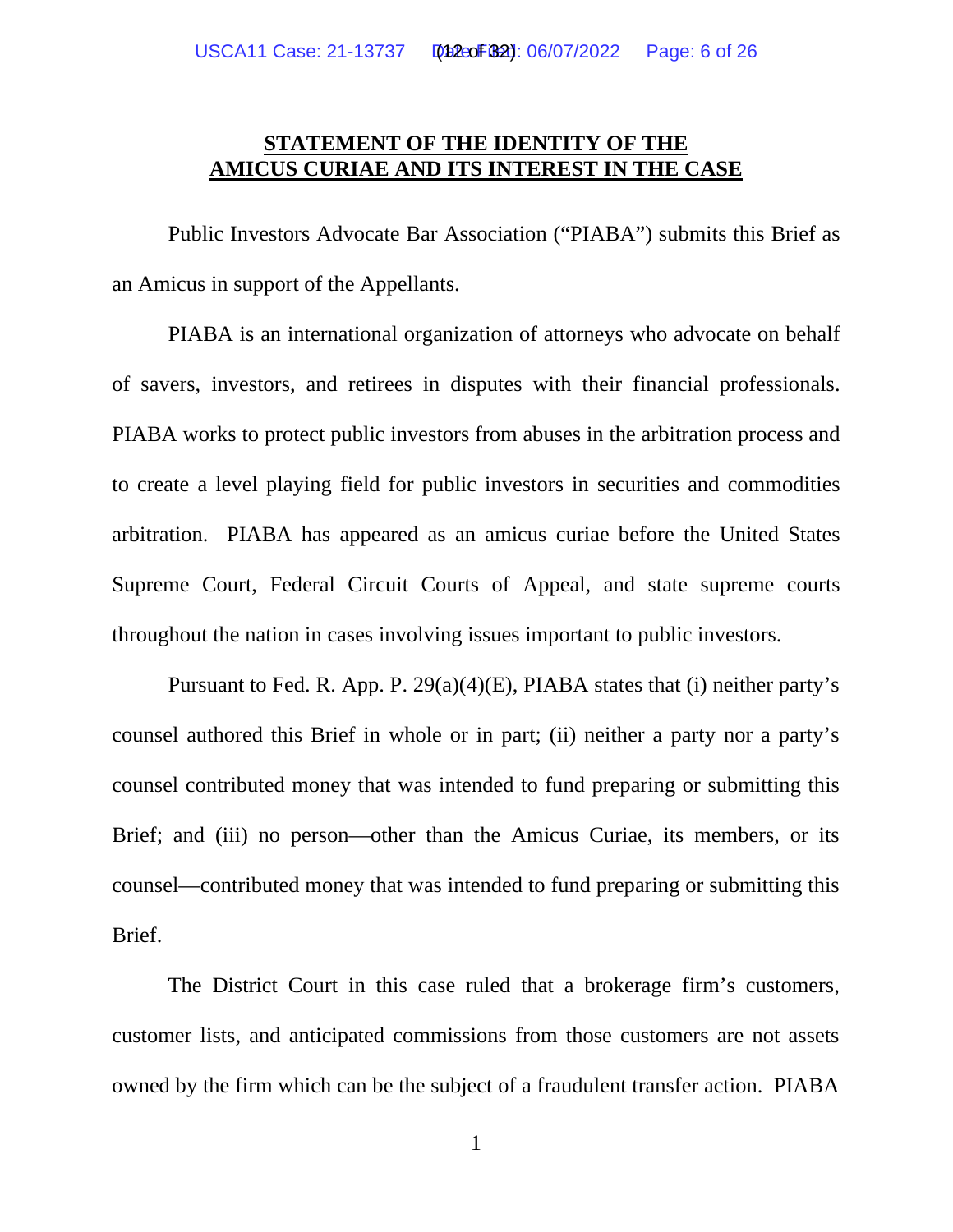#### USCA11 Case: 21-13737 Date Filed: 06/07/2022 Page: 7 of 26 (13 of 32)

is filing this Amicus brief because the order of the District Court, if left to stand, will aid bad actors in the securities industry by codifying an improper escape route from paying injured customers who have obtained a monetary award against a firm. Specifically, it would allow a firm, which was held to be liable to customers for violating investor protection rules and laws, to continue to avoid responsibility for the damages it caused by transferring its customers and books of business to another firm for no or inadequate consideration. After doing so, it would then continue to do business under the name of the new firm to which it had transferred its assets, out of reach of the harmed customers seeking to enforce their monetary award.

The Financial Industry Regulatory Authority ("FINRA")<sup>[1](#page-22-0)</sup> is charged with regulating brokerage firms and, in that capacity, has promulgated numerous rules that govern the securities industry. Those rules exist for customer and investor protection. Broker-dealers, such as Appellee, are required by the Exchange Act (as defined below) to be members of FINRA, which in turn requires that such brokerdealers abide by FINRA rules. Since the SEC approves FINRA rules and makes those rules binding on broker-dealers, FINRA rules have the force of federal regulations. *Jevne v. Superior Court,* 35 Cal.4th 935, 953 (Cal. 2005); *Charles Schwab & Co. Inc. v. Fin. Indus. Regulatory Auth. Inc.*, 861 F. Supp. 2d 1063,

<sup>&</sup>lt;sup>1</sup> FINRA is a self-regulatory organization that governs broker-dealers and their associated persons.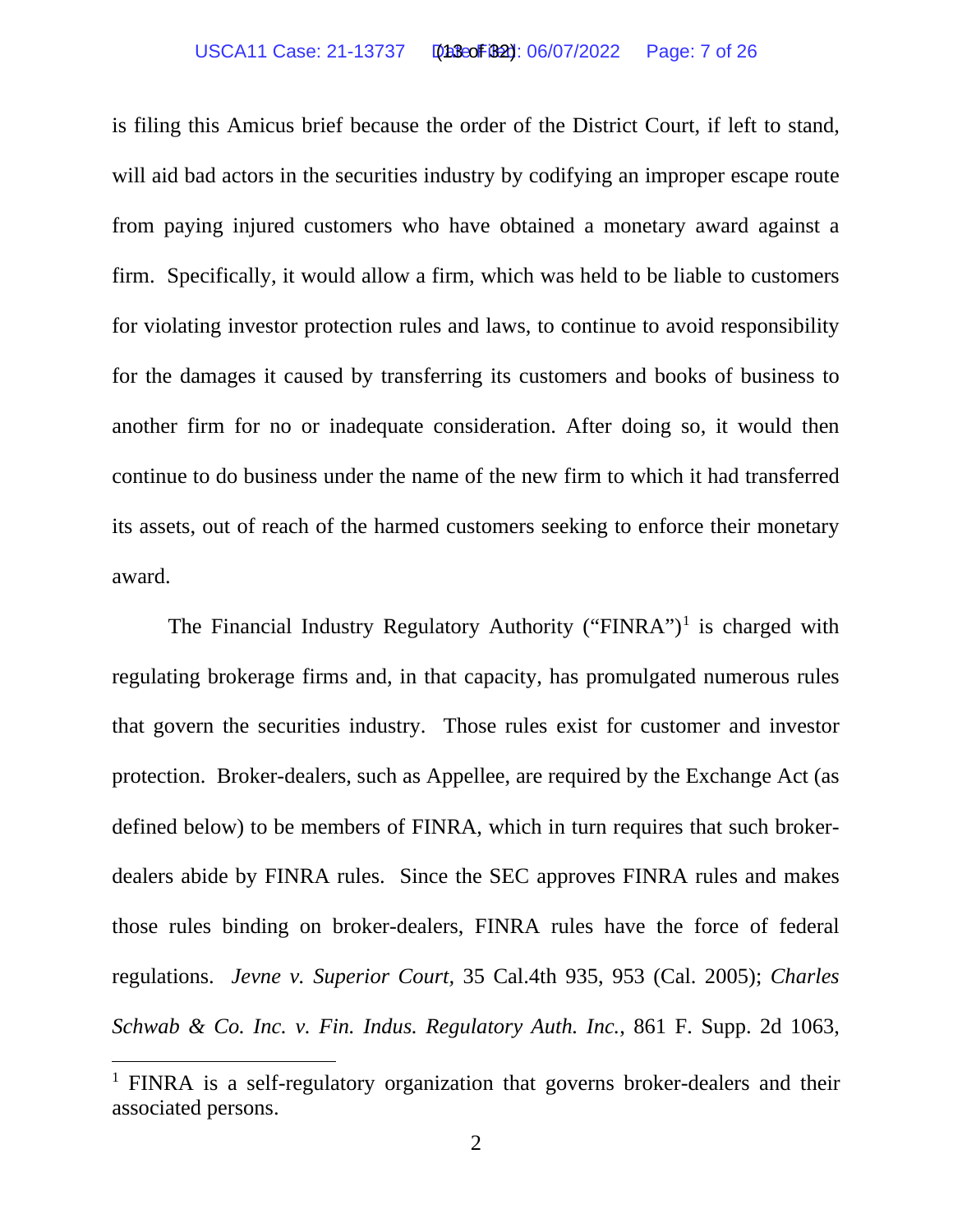1065 (N.D. Cal. 2012). One such rule is FINRA Rule 12200, allowing customers of a broker-dealer to elect to file claims through FINRA Dispute Resolution Services and arbitrate any and all disputes that arise in connection with the business activities of the FINRA member.

Here, Appellants did precisely that; they filed an arbitration action against Resources Horizons Group, LLC ("RHG") in 2013. *See* Order, *King v. Kovack Sec.,* No. 1:18-CV-04079-SCJ, 2021 U.S. Dist. LEXIS 212142, at \*5 (N.D. Ga. Sep. 28, 2021) (hereafter the "Order"). After over a year of litigation, including the time and monetary investment that entails, Appellants obtained an arbitration award in their favor against RHG. *Id.* at \*6. RHG did not pay the arbitration award rendered against it, in whole or in part. *See* Amended Complaint for Damages, *King v. Kovack Sec.,* No. 1:18-CV-04079-SCJ at ¶ 25 (N.D. Ga. Aug. 28, 2018).

Unpaid arbitration awards are a pervasive problem that PIABA has been monitoring, reporting on, and trying to improve for many years. The drafters of the Securities Exchange Acts anticipated this problem as far back as 1934. As laws and regulations are updated to attempt to avoid this outcome, bad actors in the securities industry such as RHG continue to try to invent new ways to avoid these liabilities to harmed customers. The law should not permit this type of liability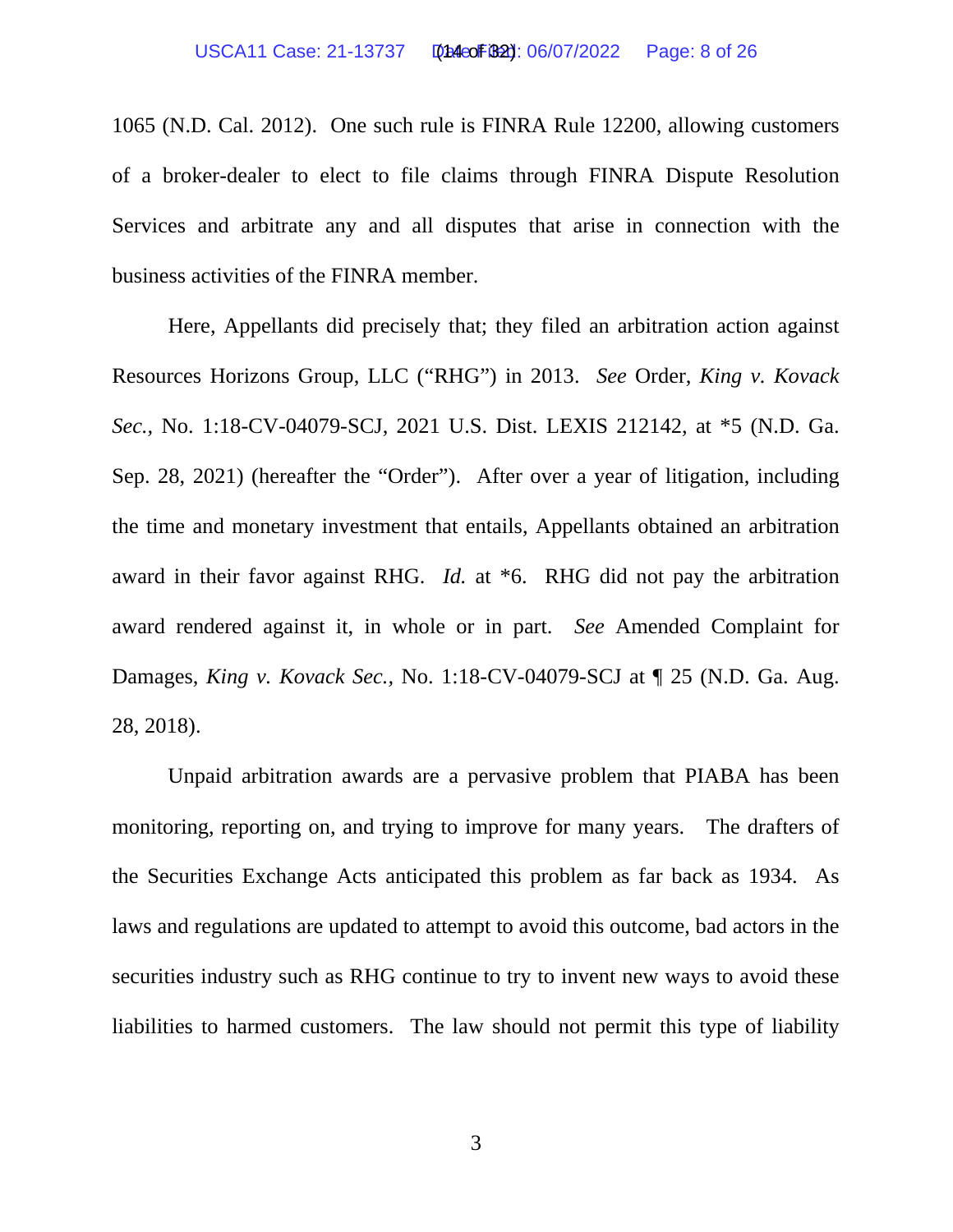#### USCA11 Case: 21-13737 Datsof B21: 06/07/2022 Page: 9 of 26

avoidance because it contravenes the purpose of the entire securities regulatory system: protecting investors and safeguarding market integrity.

PIABA maintains that if the Order stands, it will provide legal precedent and authority for broker-dealers around the country to circumvent the purpose of the regulatory systems and FINRA's arbitration process, or otherwise violate regulatory rules designed for the protection of public investors and customers of broker-dealers.

#### **STATEMENT OF ISSUES**

Whether the trial court erred in concluding that the customer accounts transferred from RHG to Appellees were not assets of RHG that could be fraudulently transferred.

#### **SUMMARY OF ARGUMENT**

This case presents a recurring problem in the securities industry. The securities laws and regulatory system were created for the purpose of protecting public consumers and clients of brokerage firms. Yet violations of these protectionary measures continue to occur, and bad actors continue to avoid responsibility for the damages they cause in various ways. A common avoidance technique is that firms with a history of regulatory problems and customer awards will simply shut themselves down rather than pay the awards. The same personnel will then pop back up under the name of a new firm, transfer all the clients of the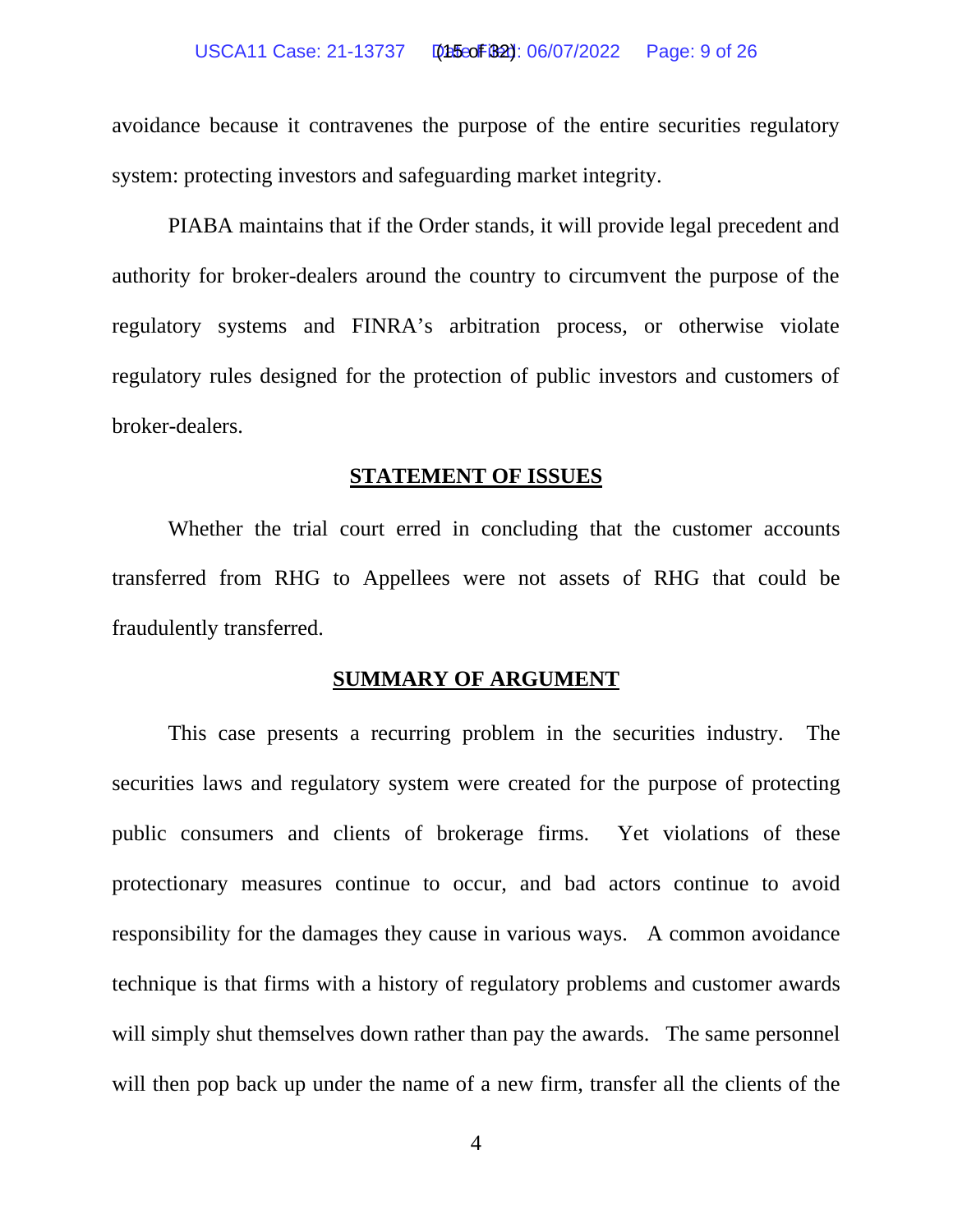#### USCA11 Case: 21-13737 D(at 6 of 182) 06/07/2022 Page: 10 of 26

old firm to the new firm, and then continue to do business with no repercussions or liability for the previously unpaid awards of the former firm that was operated by the same control people. The net result is that injured consumers end up with empty rights and no practical remedies, the wrongdoers avoid any meaningful consequences for their actions, and the acquiring firm receives a windfall of new assets to manage and the fees and commissions which those assets generate.

This contravention of the protectionary purposes of the securities laws can and must be corrected through the appropriate application of the fraudulent transfer laws, which exist to avoid this type of chicanery.

As discussed herein, courts nationwide have consistently found that brokerage firms' books of business, including their customers, their customer lists, and their good will, are all assets with tangible value. Indeed, this is why there is a market in which financial advisors' books of business are regularly bought and sold between firms.

Consequently, when an insolvent firm with outstanding creditors shuts down and transfers its entire customer base to a new company for little or no compensation, those assets are properly subject to being clawed back as a fraudulent transfer. There is simply no valid reason why the assets of brokerage firms, including customer lists, customers, and good will, should be treated any

5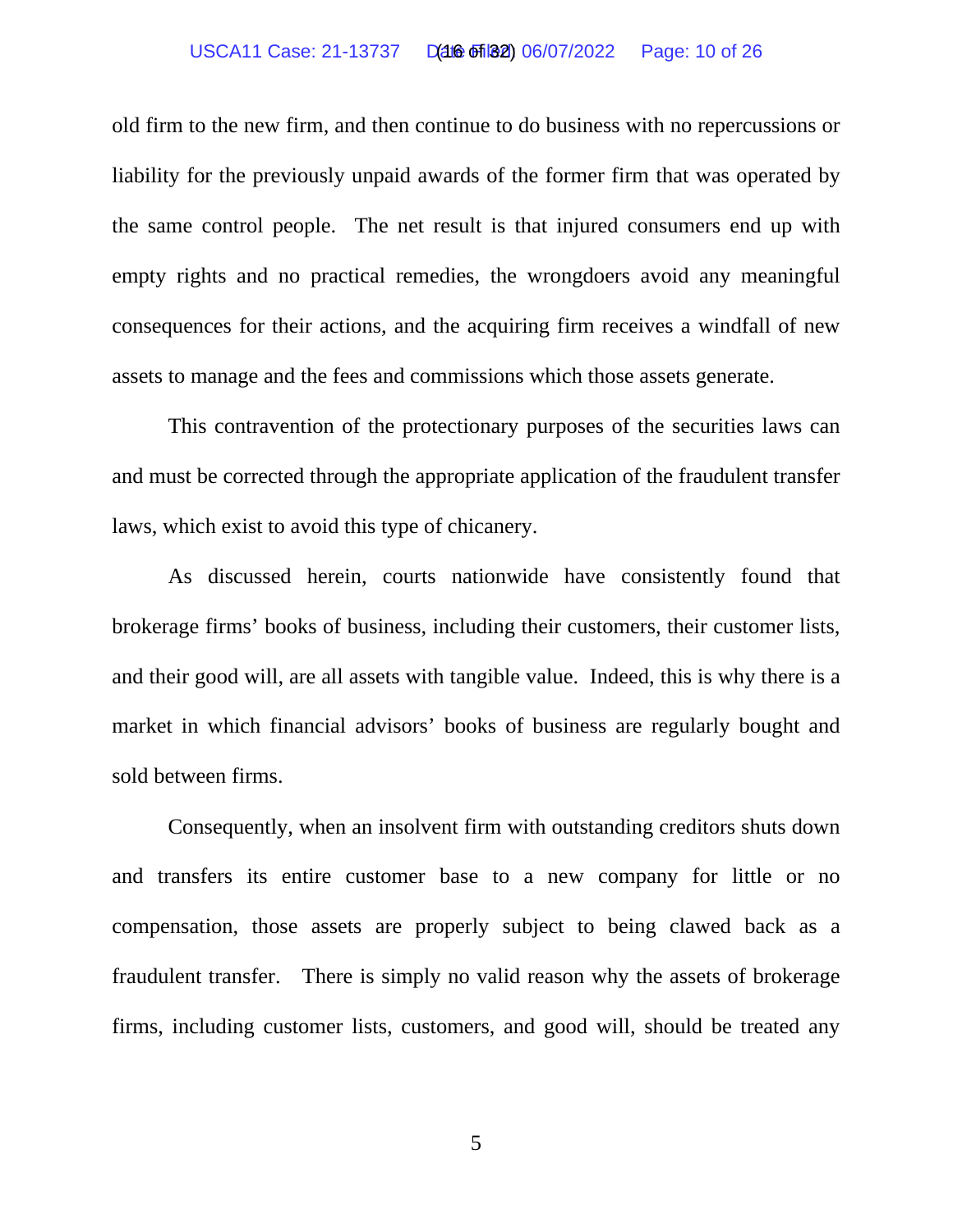differently than any other situation where a debtor has fraudulently transferred its assets to another entity.

### **LEGAL DISCUSSION**

#### **A. Purpose of Securities Laws and Regulations**

The Securities Act of 1933 and the Securities and Exchange Act of 1934 (the "Exchange Act") were passed "[i]n response to the sudden and disastrous collapse in prices of listed stocks in 1929, and the Great Depression that followed." *Schwartz v. Concordia Int'l Corp.*, 255 F. Supp. 3d 380, 389 (E.D.N.Y. 2017). Among other things, Congress intended to "promote ethical standards of honesty and fair dealing" that had been missing from the markets prior to and during the Great Depression. *Ernst & Ernst v. Hochfelder,* 425 U.S. 185, 195 (1976). The Exchange Act also created the Securities and Exchange Commission. *See* 15 U.S.C. § 78d.

The SEC has summarized a major problem in the industry as "[w]hat dollars do you actually collect when somebody has done you harm? Because you can have a really strong standard, but if there are no dollars there, that's a problem." *Virtual Currencies: The Oversight Role of the U.S. Securities and Exchange Commission and the U.S. Commodity Futures Trading Commission*, 115 Cong. (2019), [CHRG-](https://www.congress.gov/115/chrg/CHRG-115shrg28854/CHRG-115shrg28854.pdf)[115shrg28854.pdf \(congress.gov\)](https://www.congress.gov/115/chrg/CHRG-115shrg28854/CHRG-115shrg28854.pdf) (testimony of SEC Chair Jay Clayton). This is not a new problem. The original drafters of the Exchange Act foresaw bad actors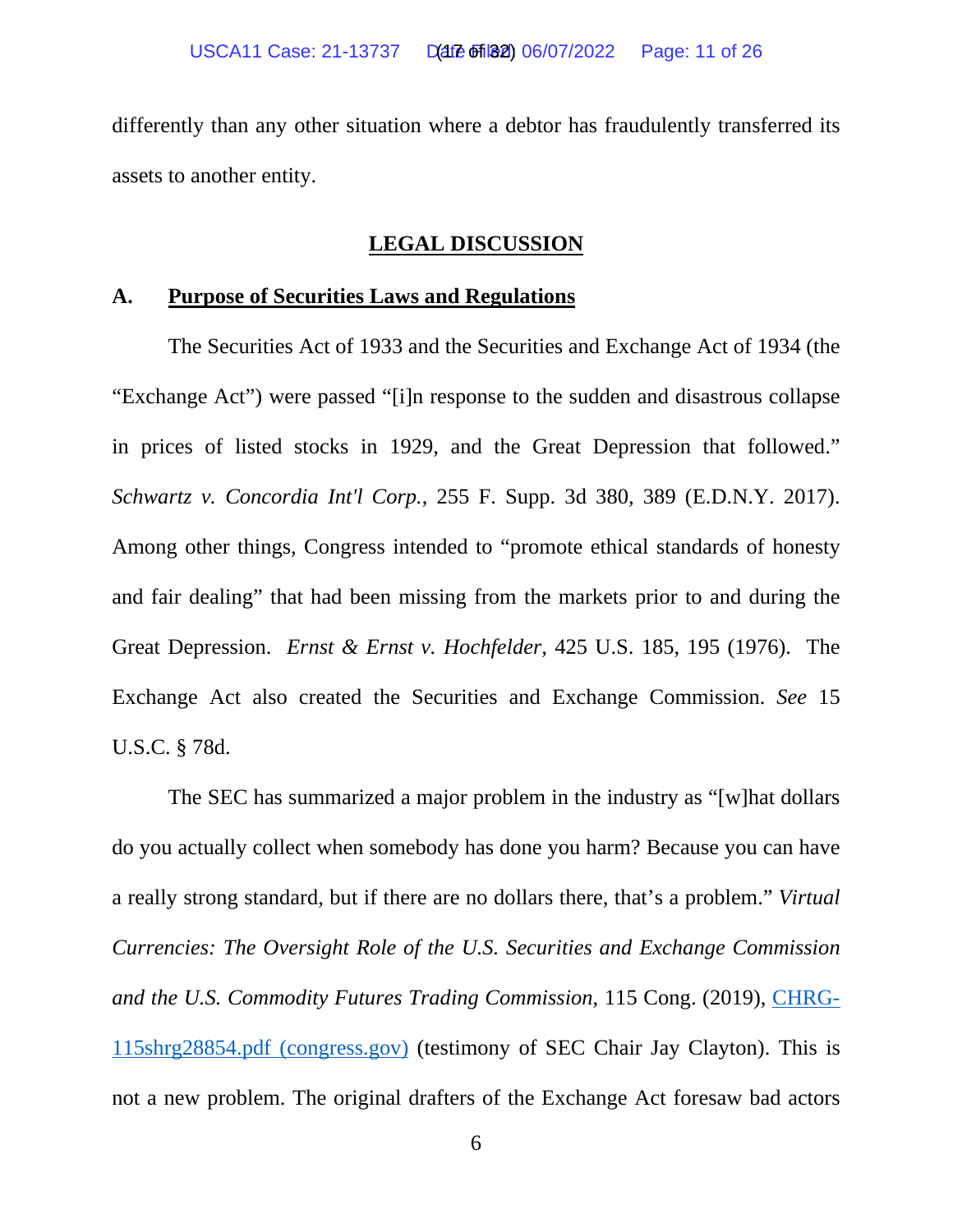#### USCA11 Case: 21-13737 D(at 6 of 182) 06/07/2022 Page: 12 of 26

using corporate fictions as a way to circumvent the protections (and consequences) of the legislation. Specifically, the legislative history of the Exchange Act shows that Congress was concerned about "the specific evil of persons seeking to evade liability under the [securities laws] by organizing 'dummies,' that, acting under their control, would commit the prohibited acts." *Paul F. Newton & Co. v. Tex. Commerce Bank*, 630 F.2d 1111, 1118 (5th Cir. 1980).

#### **B. FINRA's Role in the Regulatory Framework**

The Exchange Act empowers the SEC with "broad authority over all aspects of the securities industry, including the power to register, regulate, and oversee brokerage firms, transfer agents, and clearing agencies, as well as the nation's securities self-regulatory organizations (SROs)." *United States v. Wittig*, 575 F.3d 1085, 1105 (10th Cir. 2009). In 1938, Congress imposed a regulatory framework for the off-exchange market through the *Maloney Act*, which added Section 15A to the Exchange Act. *See United States v. Nat'l Ass'n of Sec. Dealers, Inc.*, 422 U.S. 694, 700 n.6 (1975). It provided for the creation of national securities associations of broker-dealers with powers to adopt and enforce rules to regulate the offexchange market. *Id.* Only one such Association was ever created – the National Association of Securities Dealers (the "NASD"), which is now known as FINRA. *See Morgan Keegan & Co. v. McPoland*, 829 F. Supp. 2d 1031, 1033 n.1 (W.D. Wash. 2011). Under the Exchange Act, every broker-dealer, including Appellee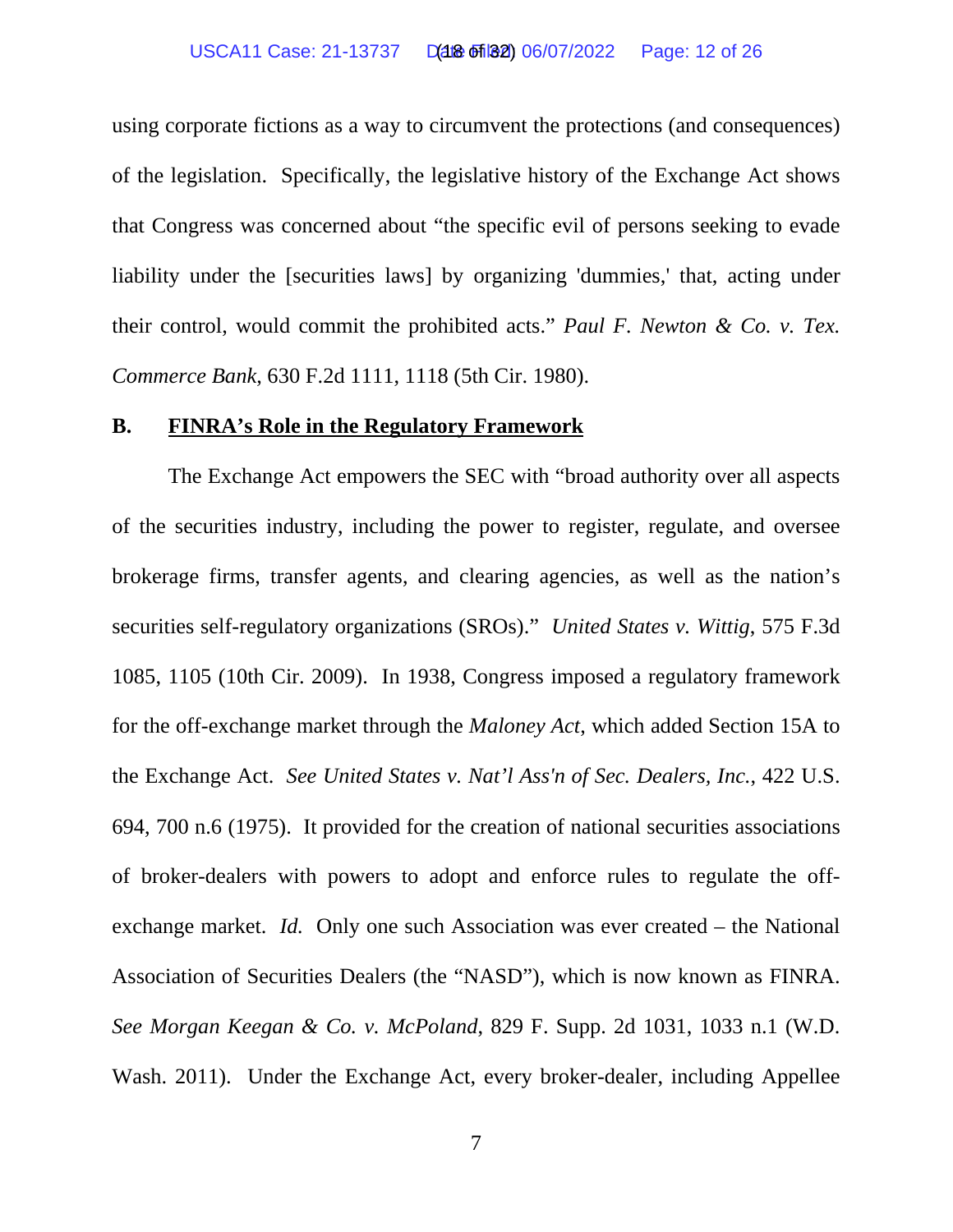Kovack Securities, Inc., is now required to be a registered member of FINRA. *See* 15 U.S.C. § 78o(b)(8). [2](#page-22-0)

FINRA is a self-regulatory organization born out of a merger between the National Association of Securities Dealers ("NASD") and the regulatory arm of the New York Stock Exchange ("NYSE"). *See* Press Release, FINRA, NASD and NYSE Member Regulation Combine to Form the Financial Industry Regulatory Authority (July 30, 2007), *available at* [NASD and NYSE Member Regulation](https://www.finra.org/media-center/news-releases/2007/nasd-and-nyse-member-regulation-combine-form-financial-industry)  [Combine to Form the Financial Industry Regulatory Authority -](https://www.finra.org/media-center/news-releases/2007/nasd-and-nyse-member-regulation-combine-form-financial-industry) FINRA | [FINRA.org.](https://www.finra.org/media-center/news-releases/2007/nasd-and-nyse-member-regulation-combine-form-financial-industry) FINRA is the largest independent regulator for all securities firms doing business in the United States, handling virtually every aspect of the securities business including registrations, rulemaking, enforcement, and dispute resolution. *See id.*

## **C. The Unpaid Arbitration Award Problem**

Unfortunately, there are "countless and variable schemes devised by those who seek the use of the money of others on the promise of profits." *SEC v. W. J. Howey Co.*, 328 U.S. 293, 299, 66 S. Ct. 1100, 1103 (1946). In 2016, PIABA

<sup>&</sup>lt;sup>2</sup> "It shall be unlawful for any registered broker or dealer to effect any transaction in, or induce or attempt to induce the purchase or sale of, any security (other than commercial paper, bankers' acceptances, or commercial bills), unless such broker or dealer is a member of a securities association registered pursuant to section 78o– 3 of this title or effects transactions in securities solely on a national securities exchange of which it is a member." 15 U.S.C. § 78o(b)(8).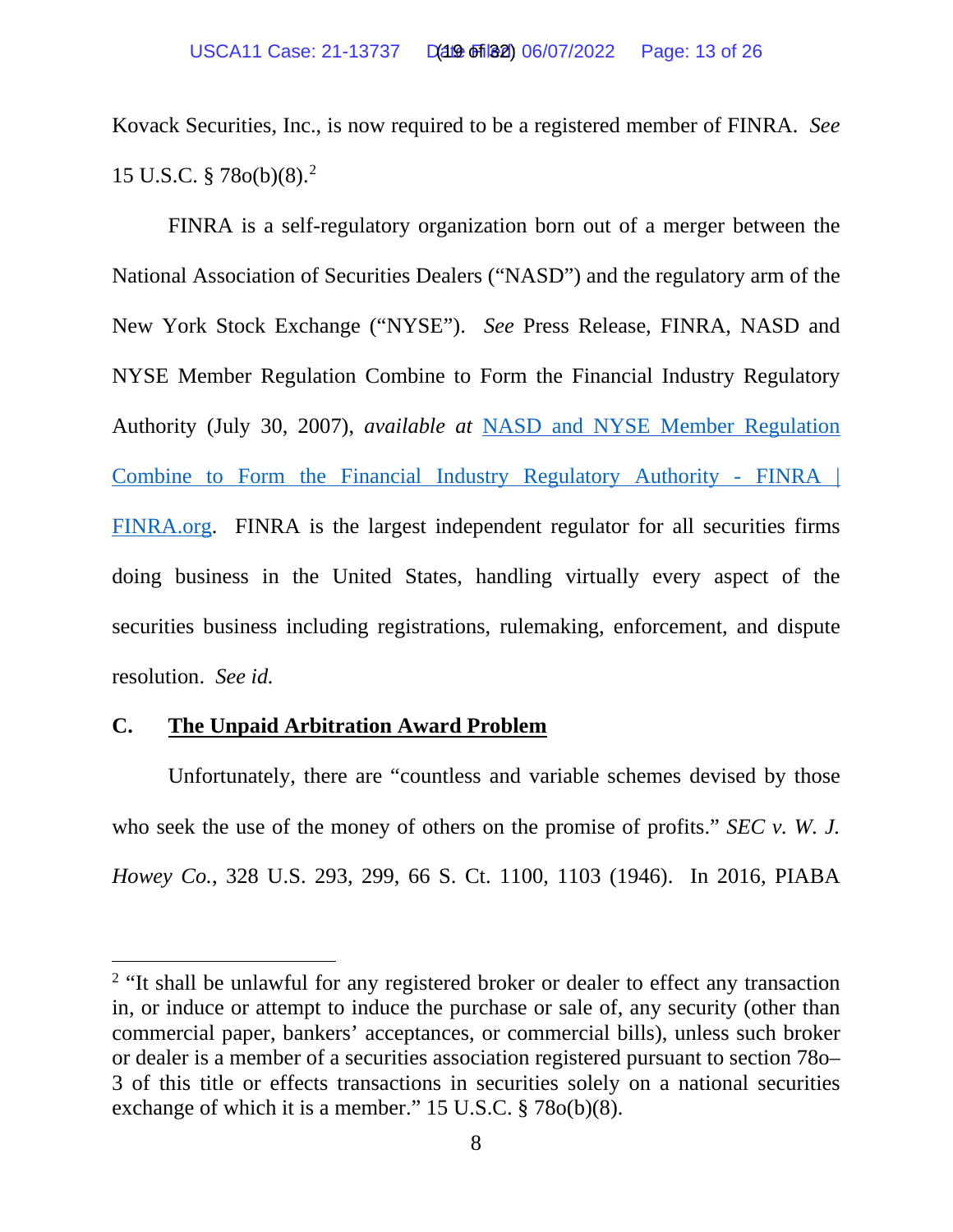published the results of research into the practical outcomes of customer arbitration claims through FINRA.<sup>[3](#page-22-0)</sup> In sum, PIABA research found that:

\$62.1 million of customer awards issued in 2013 were unpaid. The Public Investors Arbitration Bar Association's ("PIABA's") analysis of the 2013 awards reveals that more than 1 out of 3 cases investors take through to an arbitration hearing and win an award assessing liability and damages goes unpaid. Viewed differently, nearly \$1 of every \$[4](#page-22-0) awarded to investors in arbitration hearings goes unpaid.<sup>4</sup>

In response, FINRA published a Discussion Paper in 2018 that included some of its own updated statistics on the problem.[5](#page-22-0) FINRA's updated statistics showed that in the five years from 2012 through 2016, a total of 268 awards (27% of the cases where investors were successful) totaling \$199 million in awards (29% of total damages awarded to investors) went unpaid.<sup>[6](#page-22-0)</sup> PIABA subsequently studied the 2017 award data, and found that the trend continued: 36% of the investors who won their cases collected nothing, and 28 cents of each dollar awarded went unpaid. $7$ 

<sup>3</sup> *See* PIABA, [REPORT: Unpaid Arbitration Awards: A Problem The Industry](https://piaba.org/piaba-newsroom/report-unpaid-arbitration-awards-problem-industry-created-problem-industry-must-fix)  Created - [A Problem The Industry Must Fix \(February 25, 2016\) | PIABA.](https://piaba.org/piaba-newsroom/report-unpaid-arbitration-awards-problem-industry-created-problem-industry-must-fix)

 $^{4}$  *Id.* at 2.

<sup>5</sup> *See* FINRA, *Discussion Paper- FINRA Perspectives on Customer Recovery* (Feb. 8, 2018), *available at* [finra\\_perspectives\\_on\\_customer\\_recovery.pdf.](https://www.finra.org/sites/default/files/finra_perspectives_on_customer_recovery.pdf)

<sup>6</sup> *See* PIABA, Unpaid Arbitration Awards, The Case For An Investor Recovery Pool (March 7, 2018), *available at* [KM\\_554e-20180305165240 \(piaba.org\).](https://piaba.org/system/files/2022-01/REPORT%20-%20Unpaid%20Arbitration%20Awards%20%28March%207%2C%202018%29.pdf) <sup>7</sup> *Id.*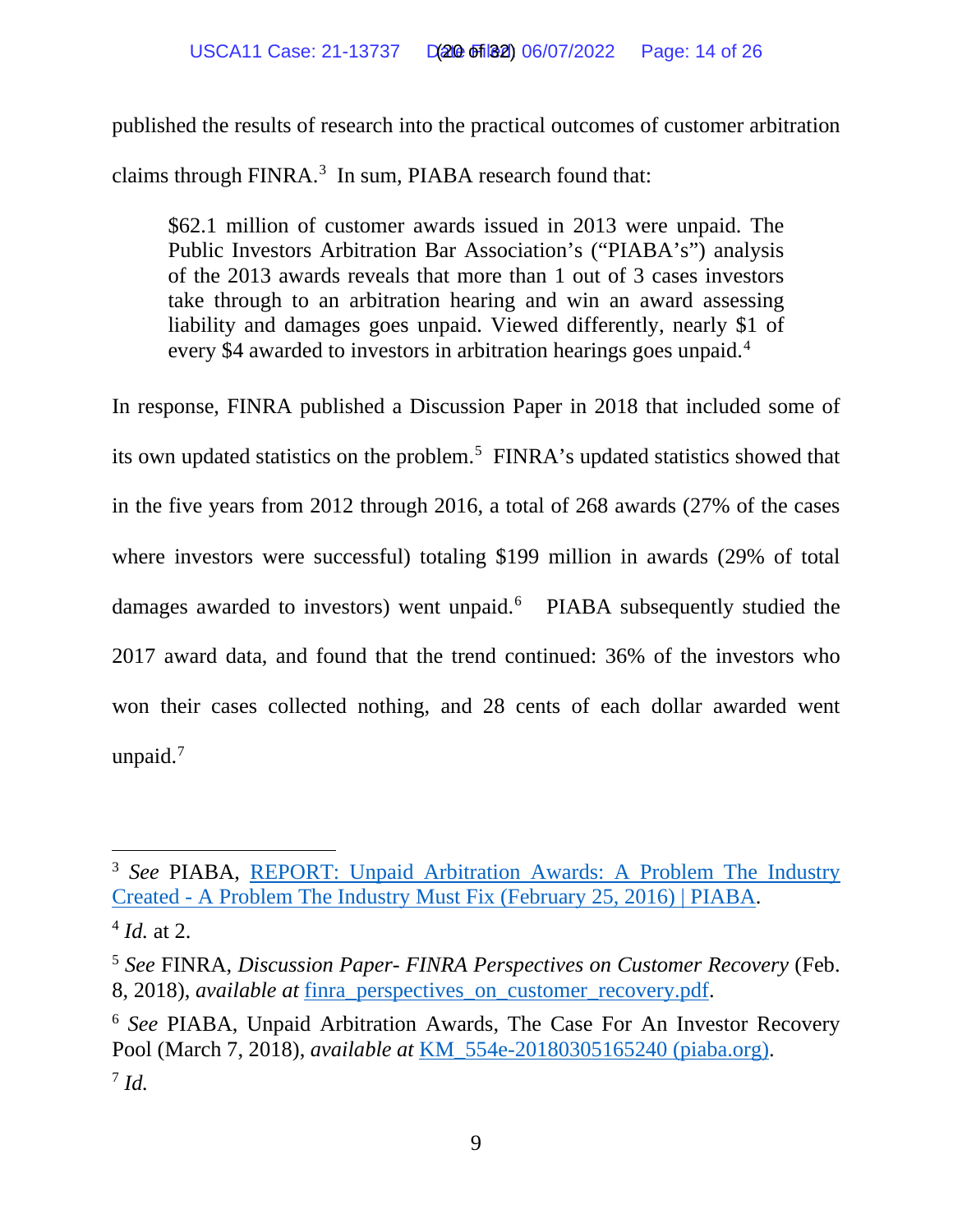#### USCA11 Case: 21-13737 D(20t of 182) 06/07/2022 Page: 15 of 26

The problem persists: for the year 2020, the percentage of cases with damage awards that are unpaid was 37% and the percentage of unpaid award dollars was 24%--\$5 million that should be returned to damaged customers. $8$ 

State securities regulators have also recognized the problem. On May 20, 2022, the North American Securities Administrators Association adopted a model rule for states to use as a guide in amending state securities laws to address the problem of "the failure of regulated firms and persons to pay final awards and judgments to customers…."[9](#page-22-0)

FINRA specifically recognizes that one of the pervasive issues causing this ongoing and massive problem is that "a member firm with substantial arbitration claims seeks to avoid payment of the claims should they go to award or result in a settlement by shifting its assets, which are typically *customer accounts*, or its managers and owners, to another firm and closing down."<sup>10</sup>

This is precisely what RHD did in this case.

<sup>&</sup>lt;sup>8</sup> See [Statistics on](https://www.finra.org/arbitration-mediation/statistics-unpaid-customer-awards-finra-arbitration) Unpaid Customer Awards in FINRA Arbitration, **Statistics on** [Unpaid Customer Awards in FINRA Arbitration | FINRA.org.](https://www.finra.org/arbitration-mediation/statistics-unpaid-customer-awards-finra-arbitration)

<sup>9</sup> [NASAA NASAA Members Adopt Model Rule Addressing Unpaid Customer](https://www.nasaa.org/63563/)  [Arbitration Awards and Judgments -,](https://www.nasaa.org/63563/) May 20, 2022 press release. The model rule's amendments would make failure to pay customer final judgments, awards, or regulatory fines and penalties an express example of dishonest or unethical practices, empowering state regulators to suspend or revoke licenses of stateregistered firms and associated persons. Whether or not states adopt the model rule or some version of it remains to be seen.

 $10$  Discussion Paper, FINRA Perspectives on Customer Recovery, pg. 15 (emphasis) added), finra perspectives on customer recovery.pdf.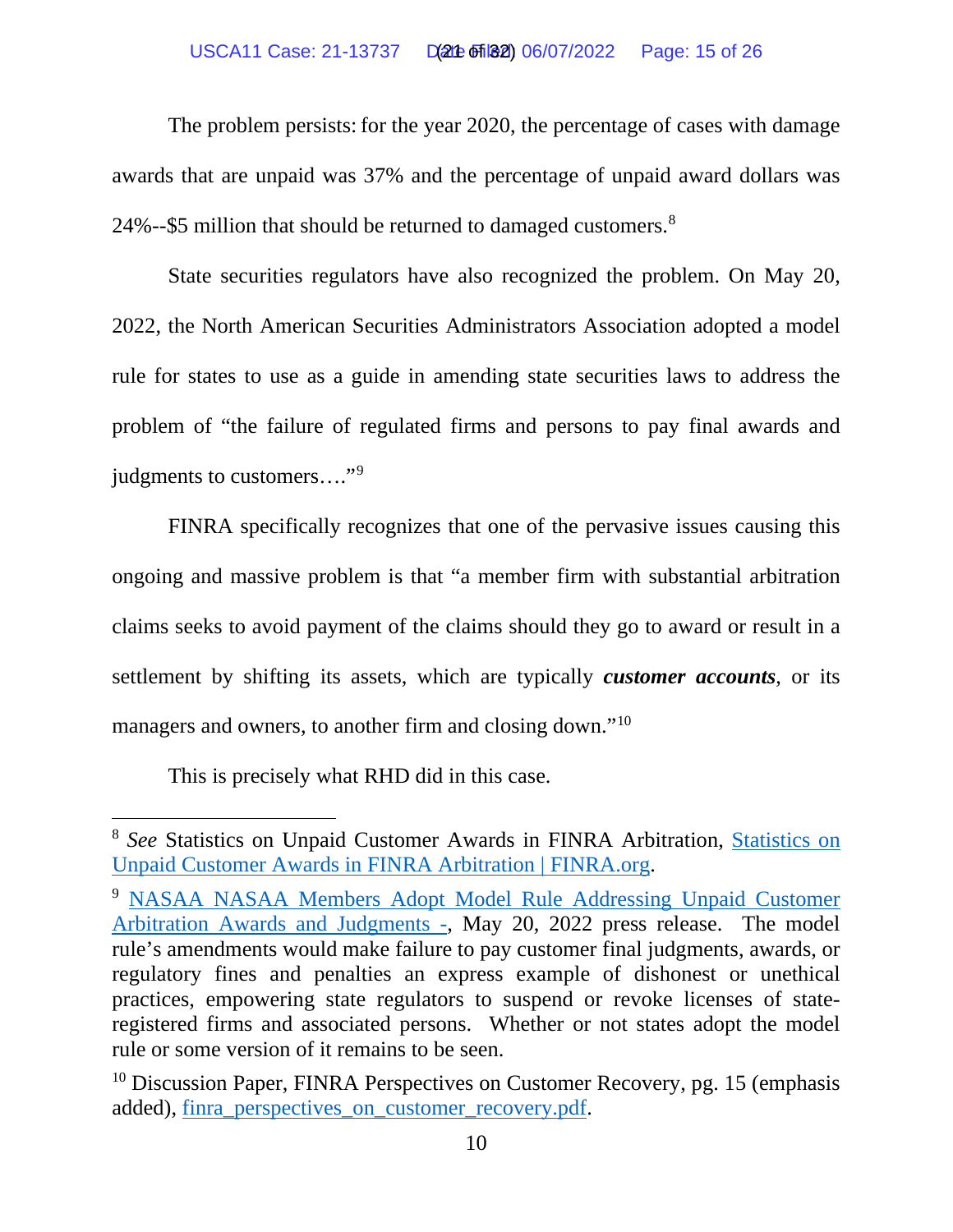## **D. The Law Supports Appellants' Fraudulent Transfer Claims**

RHG's flouting of the purported consumer protections of the securities laws and their related regulatory system should be remedied by application of the Uniform Fraudulent Transfer Act ("UFTA"). O.C.G.A. § 18-2-70.

The District Court concluded that RHG's customer accounts were not an asset, and therefore could not be the subject of a UFTA claim. Doc 118 – Pg 14- 22. This conclusion is contrary to the decisions of courts nationwide, which have consistently held that a financial advisor's book of business, customer lists, and good will are all tangible assets. *See e.g*. *Marriage of Finby,* 222 Cal. App.4th 977, 985-87 (2013) (holding that a financial advisor's book of business, customer lists, and transition bonus are divisible community property assets); *Moll v. Moll,* 187 Misc.2d 770, 775 (N.Y. Sup. Ct. 2001) (holding that the clients serviced by a stockbroker are a marital asset); *Reiss v. Reiss,* 654 So.2d 268, 268-69 (Fla. Dist. Ct. App. 1995) (holding that a stockbroker's signing bonus for clients he brought over to his new firm is a divisible marital asset); *Niroo v. Niroo,* 313 Md. 226, 234- 35 (1988) (holding that an insurance agent's anticipated renewal commissions on policies he had sold are a property interest); *Pangburn v. Pangburn,* 152 Ariz. 227, 230 (1986) (holding that an insurance agent's contractual right to renewal commissions is a marital asset).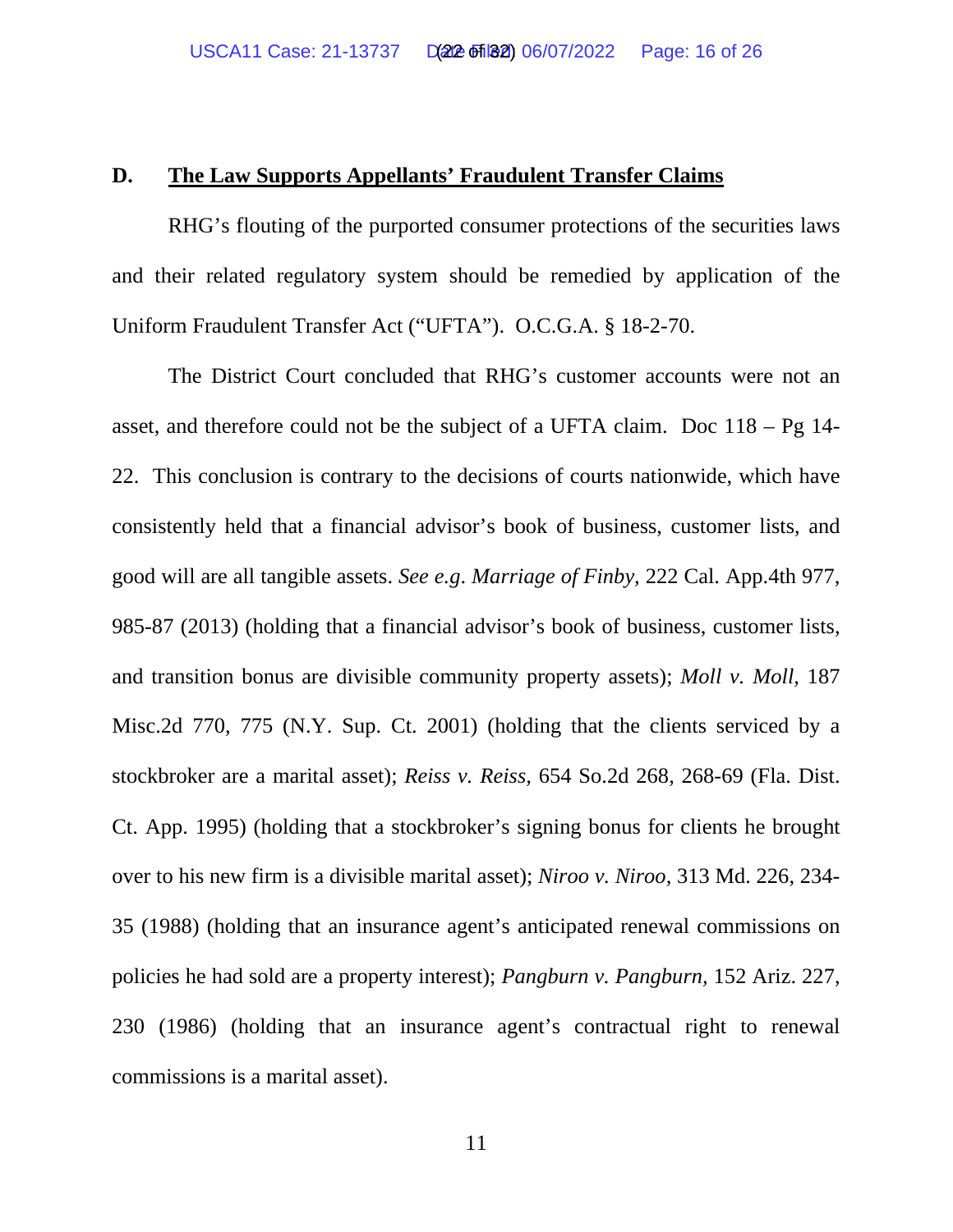#### USCA11 Case: 21-13737 D(23 of 182) 06/07/2022 Page: 17 of 26

Further, FINRA itself has recognized that a broker-dealer's customer accounts, *i.e*. book of business, are both: (1) an asset of the firm; and, (2) susceptible to being fraudulently transferred to other broker-dealers in attempts to avoid paying adverse awards to customers like the Appellants.<sup>[11](#page-22-0)</sup> This conclusion is in line with authorities across the country, as discussed herein, and recognizes the practical realities of the business itself.

The brokerage industry is a service industry whose entire revenue stream is based on acquiring and maintaining customer accounts. Firms profit from the fees and commissions generated from customer account maintenance, special services, and trading activity. They can also make money from customer accounts in other ways, such as margin account loans to customers. Unsurprisingly, an entire industry has developed to support individual advisors and brokerage firms that want to buy or sell their books of business.<sup>[12](#page-22-0)</sup> In this industry, selling the clients is effectively selling the business, and therefore a broker's or a firm's book of business can have tremendous value. It is universally accepted within the industry that a book of business (customer accounts) has value that is based on a number of factors, including an estimation of future cash flows, potential for additional sales, and the estimated longevity of those accounts. The practical reality is that a

 $11$  *Id.* 

<span id="page-22-0"></span><sup>12</sup> *See* Why Buy a Book of Business?, SPRINGTREE GROUP (May 18, 2017), [Why Buy a Book of Business? -](https://www.springtreegroup.biz/buy-book-business/) Springtree Group.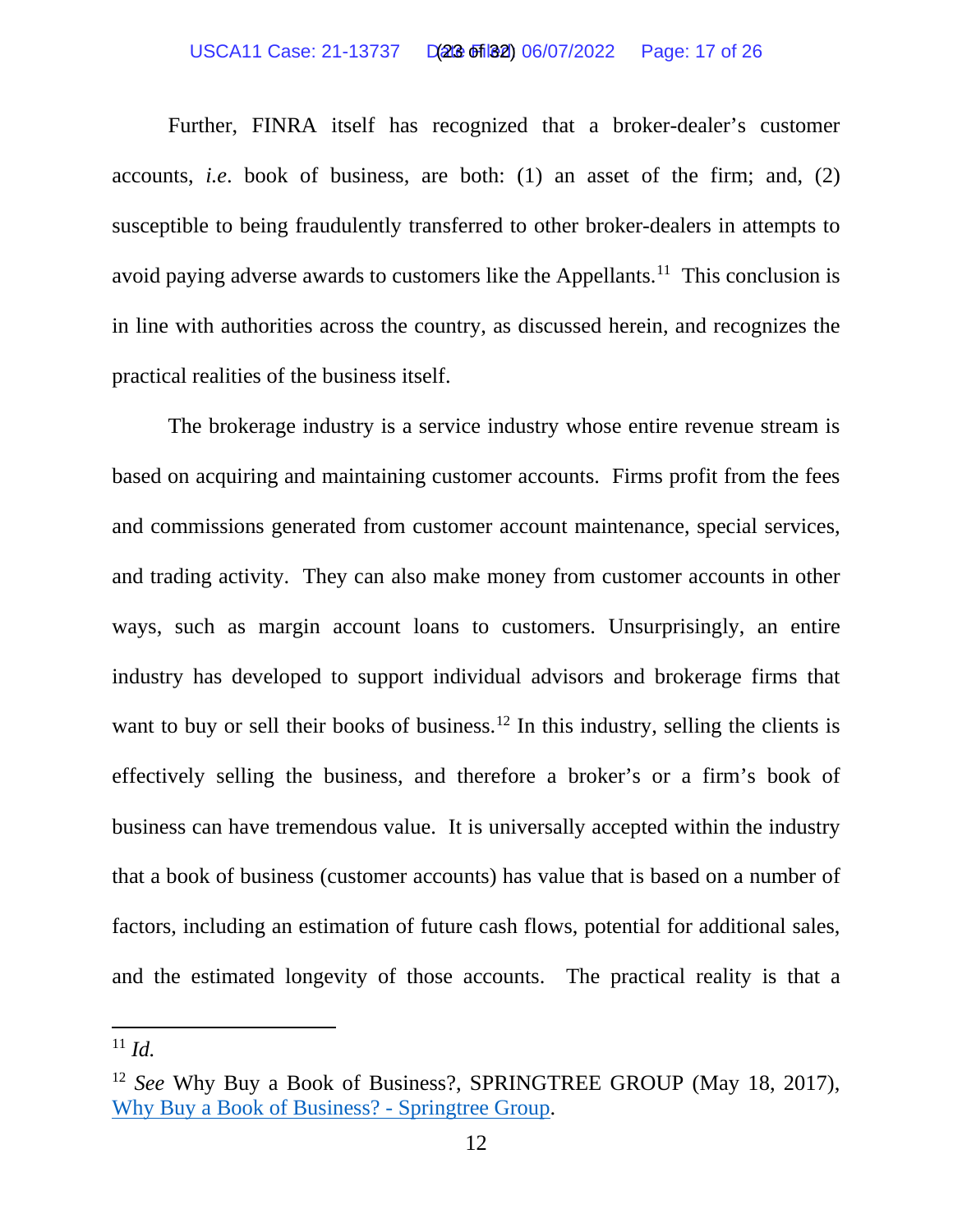broker-dealer's single most valuable asset is usually its customer list/book of business.

As a result of that value in a customer list, broker-dealers are typically very consistent in their belief that their customers are *theirs*. Their contracts with their registered representatives include terms claiming that customers and prospective customers are the property of *the company.* When such an employee moves firms and tries to bring clients with him, those same broker-dealers routinely claim a legally enforceable contract and property interest in those clients and seek damages and injunctive relief to prevent further takings.

While broker-dealers do not own the assets in their customer's accounts, well-established case law recognize that broker-dealers' relationships with their customers are valuable assets, just like their brokers' relationships. For example, in *Deutsche Bank Sec. v. Pruitt,* Deutsche Bank Securities, Inc. sought to enjoin a former broker from soliciting clients after he left the firm. No. 1:11-cv-04434- SCJ, 2012 U.S. Dist. LEXIS 203105 (N.D. Ga. Jan. 4, 2012). Deutsche Bank Securities, Inc. is a FINRA registered broker-dealer. *Id.* at \*1. After its advisor left and moved to a competitor, he contacted his former clients through the mail to solicit their business. *Id.* at \*2. Deutsche Bank argued, and the court accepted, that:

Deutsche Bank's customer list represents an economically valuable resource. Indeed, 'customer lists and customer information which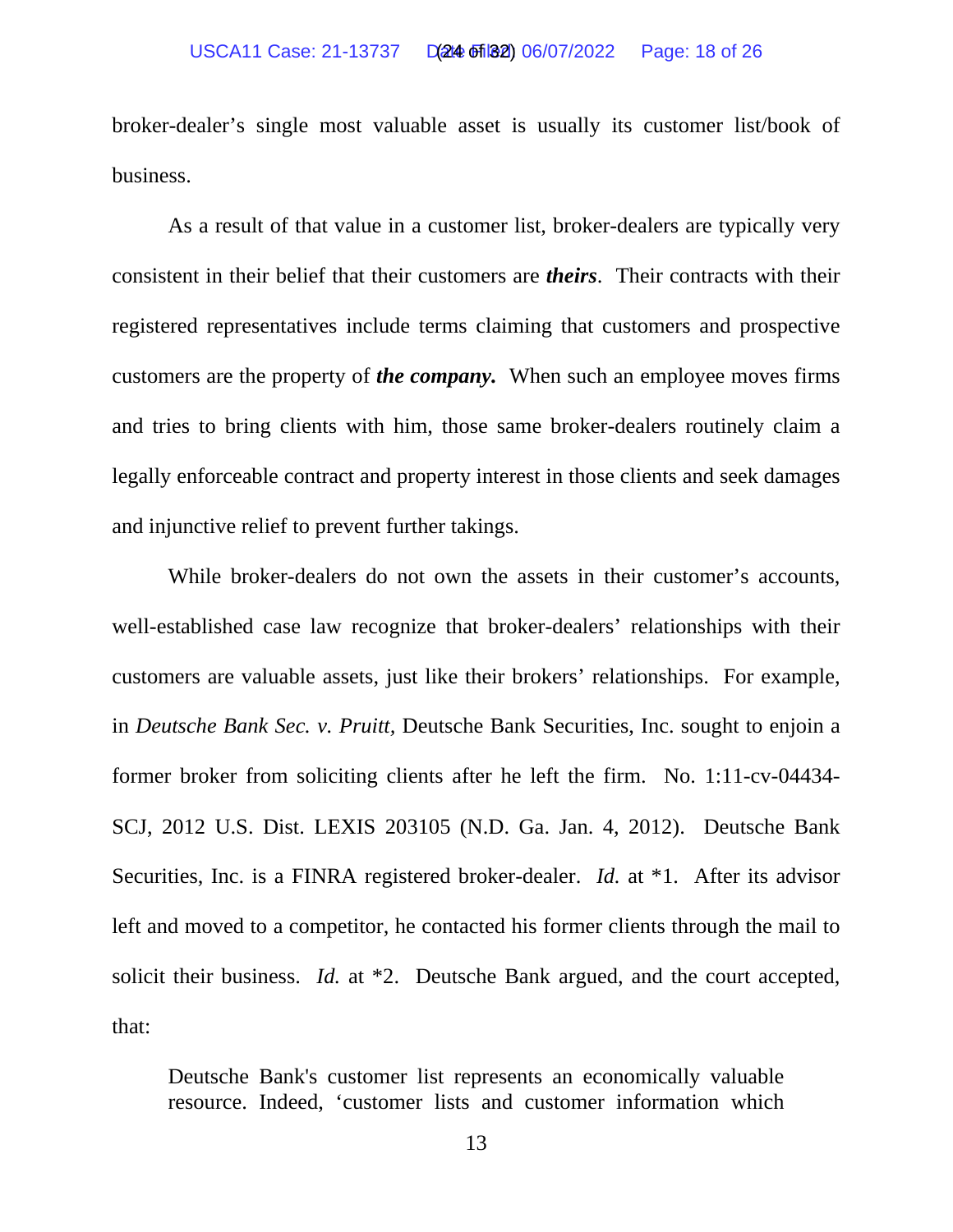have been compiled by firms represent a material investment of employers' time and money.' *Durham v. Stand-By Labor of Ga., Inc.*, 230 Ga. 558, 198 S.E.2d 145, 150 (Ga. 1973). Information in Deutsche Bank's customer list is protected by Deutsche Bank and is not readily obtainable by its competitors who stand to gain economically from the use of that information to solicit its clients. Additionally, Deutsche Bank indicates that the security of customer information is maintained by, among other methods, limiting access to computer data and hard copies, restricting access to only those individuals who have a need to know, and by instituting a confidentiality policy and requiring financial advisors and their office staff to abide by its requirements. These efforts to maintain secrecy are reasonable under the circumstances. Thus, the Court concludes that there is a likelihood that Deutsche Bank can prevail in establishing that its list of clients is a trade secret.

*Id.* at \*12-13.

Similarly, in *Morgan Stanley DW, Inc. v. Frisby*, Morgan Stanley, another

FINRA registered broker-dealer, brought a suit against two of its former brokers.

163 F. Supp. 2d 1371, 1373 (N.D. Ga. 2001). Morgan Stanley specifically

complained that:

immediately after leaving Morgan Stanley, the Defendants began a swift and methodical effort to solicit, by overnight mailings, the customers with whom they did business while at Morgan Stanley; … over 30 Morgan Stanley customers with whom Defendants had dealings while employed by Morgan Stanley have contacted Morgan Stanley to terminate their brokerage relationship and transfer their accounts to the Defendants at PaineWebber; and … Defendants' efforts at solicitation have included financial incentives to Morgan Stanley clients such as Paine Webber's agreement to pay all costs of transfer and/or reduced commissions. Morgan Stanley viewed these actions as unlawful efforts to solicit clients in violation of a binding and legally enforceable non-solicitation agreement signed by Defendants.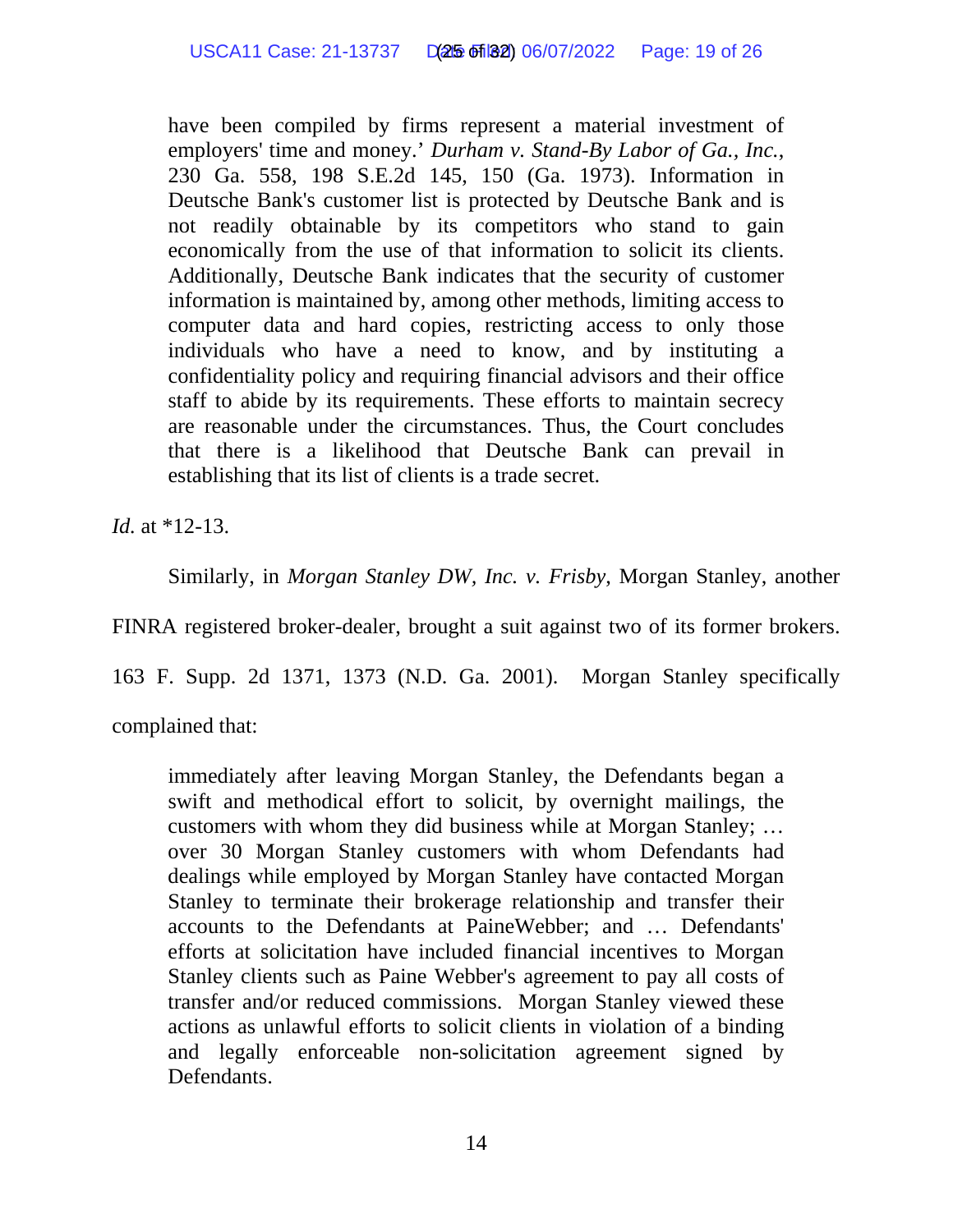#### USCA11 Case: 21-13737 D(26 of 182) 06/07/2022 Page: 20 of 26

*Id.* at 1374. Morgan Stanley based its suit on allegations that these solicitations were in violation of a non-solicitation employment agreement and a misappropriation of its trade secrets, including customer lists, account summaries, and related information. *Id.* at 1377.

As a result, it should not be surprising that courts have found that these types of non-tangible assets are equally capable of being fraudulently transferred. "[C]ourts have held that a transfer of enterprise goodwill, if done fraudulently, would violate the UFTA" and have "recognized that although an intangible, goodwill is an integral part of the business, same as the physical assets…. [T]he drafters of the UFTA intended the definition of property to include real and personal property whether tangible or intangible." *Jones v. Tauber & Balser, P.C.*, 503 B.R. 162, 182 (N.D. Ga. 2013) (collecting cases) (internal citations and quotation marks omitted); *see also S.P. Richards Co. v. Hyde Park Paper CO.*, 2015 U.S. Dist. LEXIS 98321, \*10 (M.D. Fla. Jul. 28, 2015), (stating that the "customer list is an asset of [the defendant] under the UFTA").

Numerous other courts have similarly held that customer lists/customer goodwill are business assets. *See e.g. Mitchell v. Lyons Prof'l Servs.*, 109 F. Supp. 3d 555, 560-562 (E.D.N.Y. 2015) (holding that customer lists and customer accounts are property interests that can be the subject of a fraudulent conveyance action); *In re Williams*, 354 B.R. 604, 609 (Bankr. N.D.N.Y. 2006) (holding that

15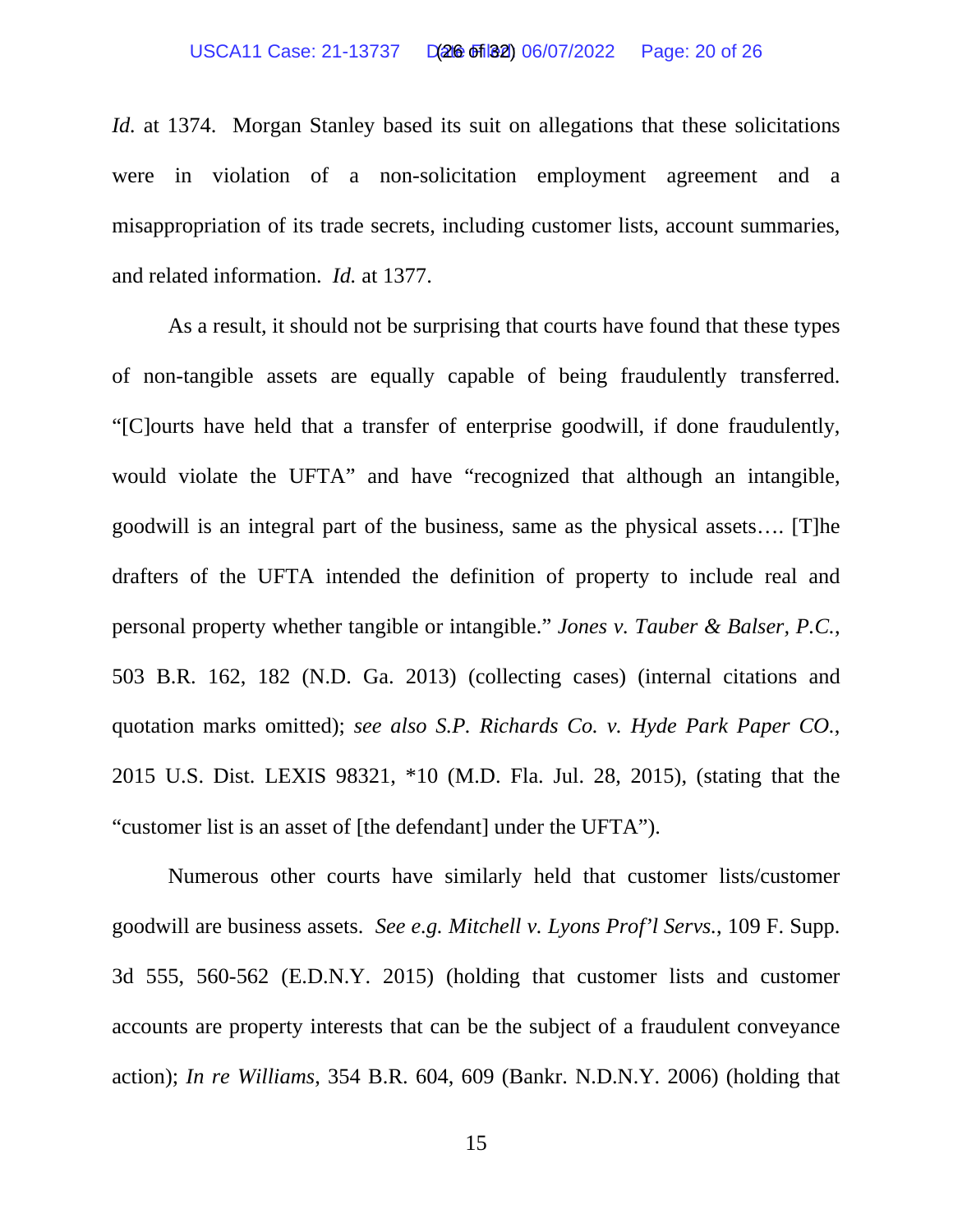anticipated commissions from insurance renewals of an insurance agent are a transferable property interest); *Odyssey Reinsurance Co. v. Nagby*, 2019 U.S. Dist. LEXIS 111794, \*28 (S.D. Cal. Jul. 2, 2019) (collecting cases that hold "that intangible assets can be subject of a fraudulent transfer, including a 'book of business,' corporate goodwill, or ongoing business concern."); *West v. Hsu (In re Advanced Modular Power Sys.)*, 413 B.R. 643, 673 (Bankr. S.D. Tex. 2009) (holding that the transfer of assets, including "customer information…, vendor information, and competitive advantages in the forms of goodwill and specialized knowledge were the Debtor's property" and were fraudulently transferred).

The circumstances of RHG's transfer of its clients to Appellee make this property interest *more valuable*, not less. Numerous courts have recognized that there is special value in obtaining a list of people who need the transferee's services due to the winding down of the transferor's business. *See e.g.*, *Mitchell*, 109 F. Supp. 3d at 566-67 (stating that, in receiving the transferor's list of customers "that obviously needed security services," the transferee received "the opportunity… to continue servicing those same customers."); *In re Williams*, 354 B.R. at 608-09 (finding that a transferee insurance agency receiving information about the transferor's customers' insurance expirations and renewals "enables the [transferee] agent to contact the insured before the existing contract expires and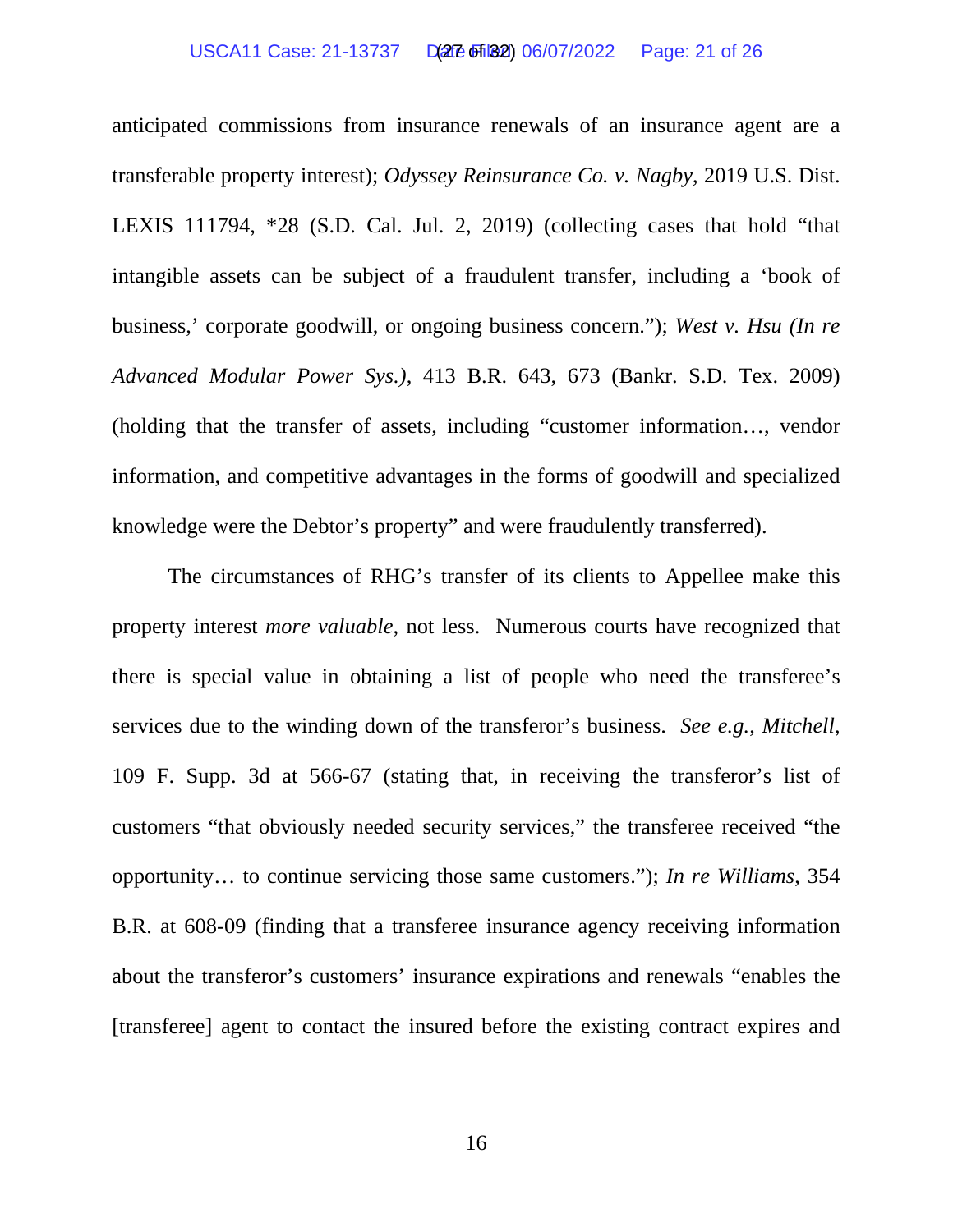arms him with the information essential to secure another policy and to present to

the insured a solution for his insurance requirement.").

In *Ariz. Premium Fin. Co. v. Keystone Surplus Lines*, 2007 U.S. Dist. LEXIS

111158 (E.D. Penn. Sept. 6, 2007), the Court relied on the following facts to

determine that the transfer of customer lists from a business that had folded to a

new entity violated Pennsylvania's UFTA:

[Transferee] obtained [Transferor]'s paper and electronic files which identified previous [Transferor] customers. Because [Transferee] provides the same services previously supplied by [Transferor], these files enabled [Transferee] to focus its marketing efforts upon those producers most likely in need of [Transferee]'s services. Ultimately, approximately 80% of [Transferor]'s producers transferred their contracts to [Transferee]. [Transferee] was therefore able to avoid the expense and inherent inefficiency of soliciting the greater universe of insurance agents in order to develop a viable customer base. The transferred client database also included information about the exact nature of policies previously purchased by the producers and the expiration dates of those policies. This information enabled [Transferee] to solicit specific producers as their policies approached their expiration dates. [Transferee] could therefore easily and efficiently execute what [Transferee's owner] described as "renewal" contracts.

*Id.* at \*26-27.

Here, RHG's customers and agents needed a new broker-dealer in order to engage in any investment transactions. As part of its winding down, RHG arranged for Appellee to take RHG's representatives and their customers. Doc 118 – Pg 9- 10. As a result of the communication between RHG and Appellee (and the subsequent facilitation of the "mass transfer" of representatives and customers),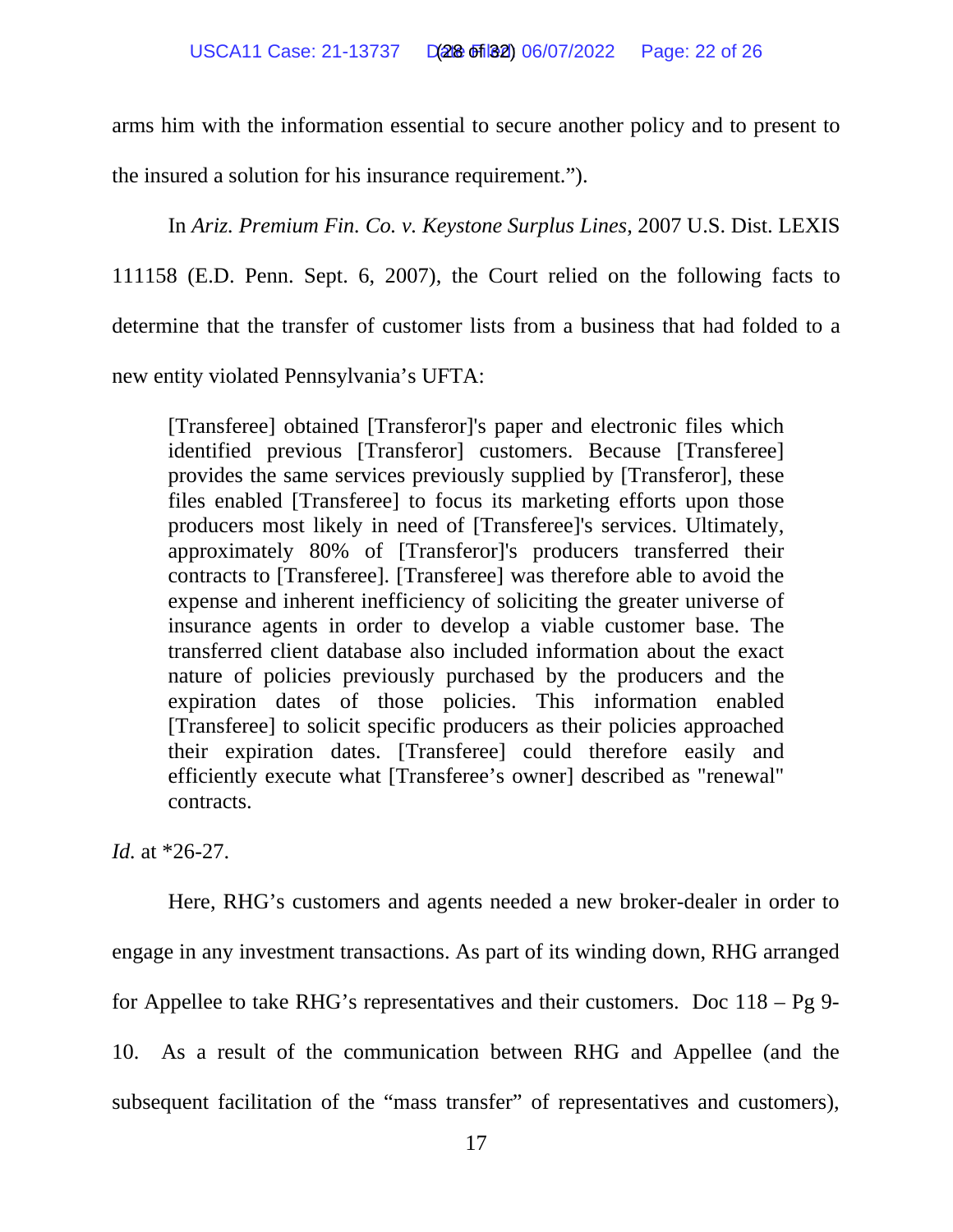180 of the 210 representatives (nearly 86%) transferred to Appellee. *Id.* at 10. RHG previously had 3,341 customers and assets under management of more than \$1.1 billion. *See* Amended Complaint for Damages, Doc 30 – ¶ 18. *All but 230 of those 3,341 customers (over 93%)* transferred to Appellee. Doc  $118 - \text{Pg } 10-11$ . Most significantly, the management of those customers' assets *and the resulting revenue to the firm* became Appellee's as a result of this arrangement. As the authorities above hold, when an asset received (in this case, the opportunity to facilitate the transfer of a huge number of RHG's representatives and customers to its own business) produces an income stream, it is a valuable asset that should be subject to the Uniform Fraudulent Transfer Act.

In short, the weight of authority from numerous courts supports a conclusion that a broker-dealer's book of business is an asset of the firm to which a fraudulent conveyance claim can apply. The SEC, FINRA, and state regulators recognize the problem of unpaid arbitration awards and judgments, and the licensing games that firms can play to avoid regulatory enforcement. Aggrieved customers such as Appellants, with enforceable money awards, should have the full benefit of the UFTA. For these reasons, the District Court's Order should be reversed, and the Appellants should be given the opportunity to prove their fraudulent transfer claims.

18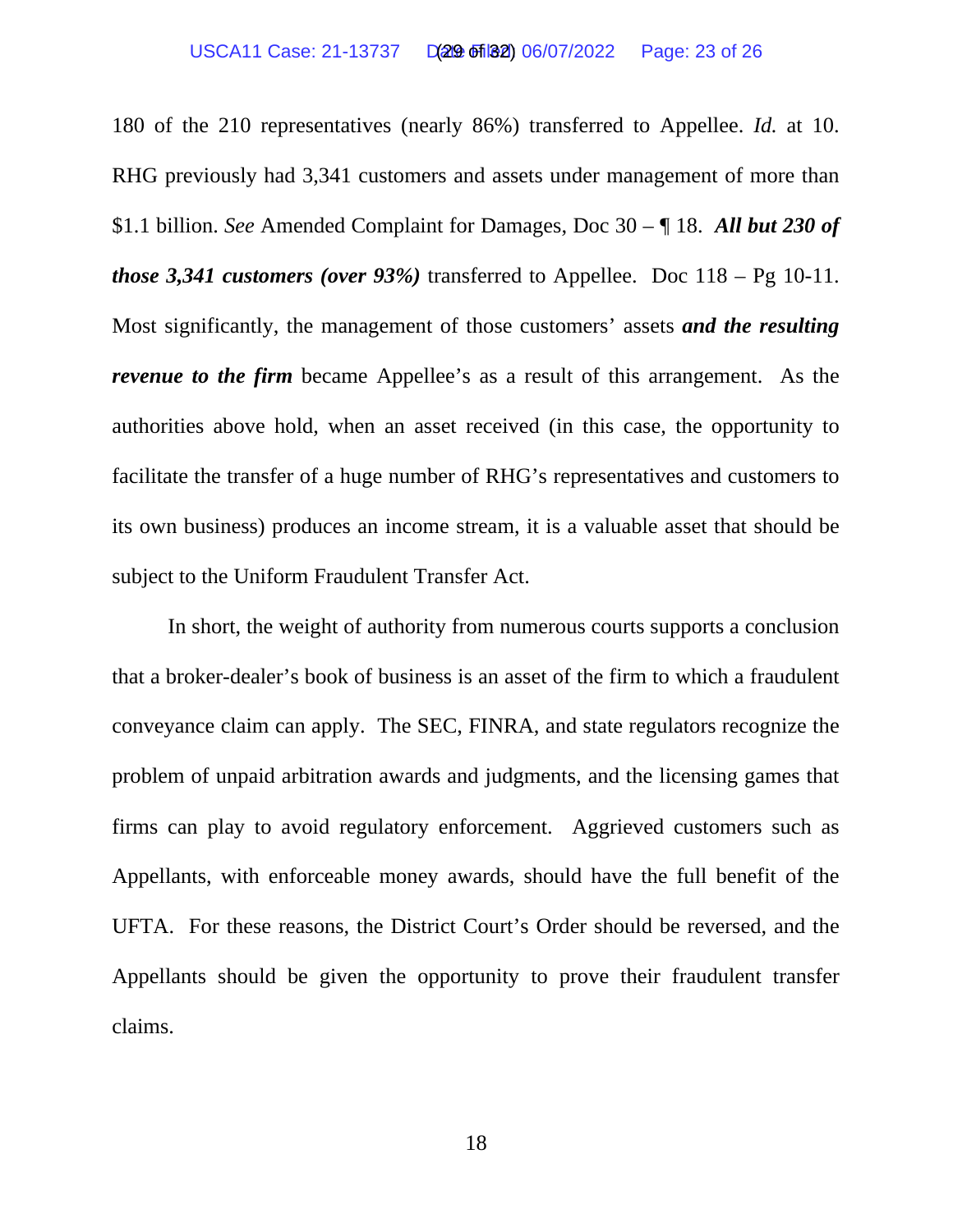### **CONCLUSION**

Permitting brokerage firms to transfer their most valuable asset – their book of business, potentially valued in the millions or billions - to a new firm for no or inadequate consideration in order to avoid paying for the consequences of their unlawful actions undermines the intended protections of the securities laws and regulations. It leaves thousands of injured consumers who have enforceable rights to redress with no actual remedy. For these reasons, PIABA respectfully requests that the Court reverse the District Court's ruling and find that Appellants may pursue their fraudulent transfer claims against Appellee.

Dated: June 7, 2022.

Respectfully submitted,

PAGE PERRY 1493 LaVista Road NE Atlanta, Georgia 30324 (404) 567-4400 Telephone (404) 334-7213 Facsimile aperry@pageperry.com

By: */s/ Alan R. Perry, Jr.* ALAN R. PERRY, JR. State Bar No. 572508

*Counsel for Public Investors Advocate Bar Association*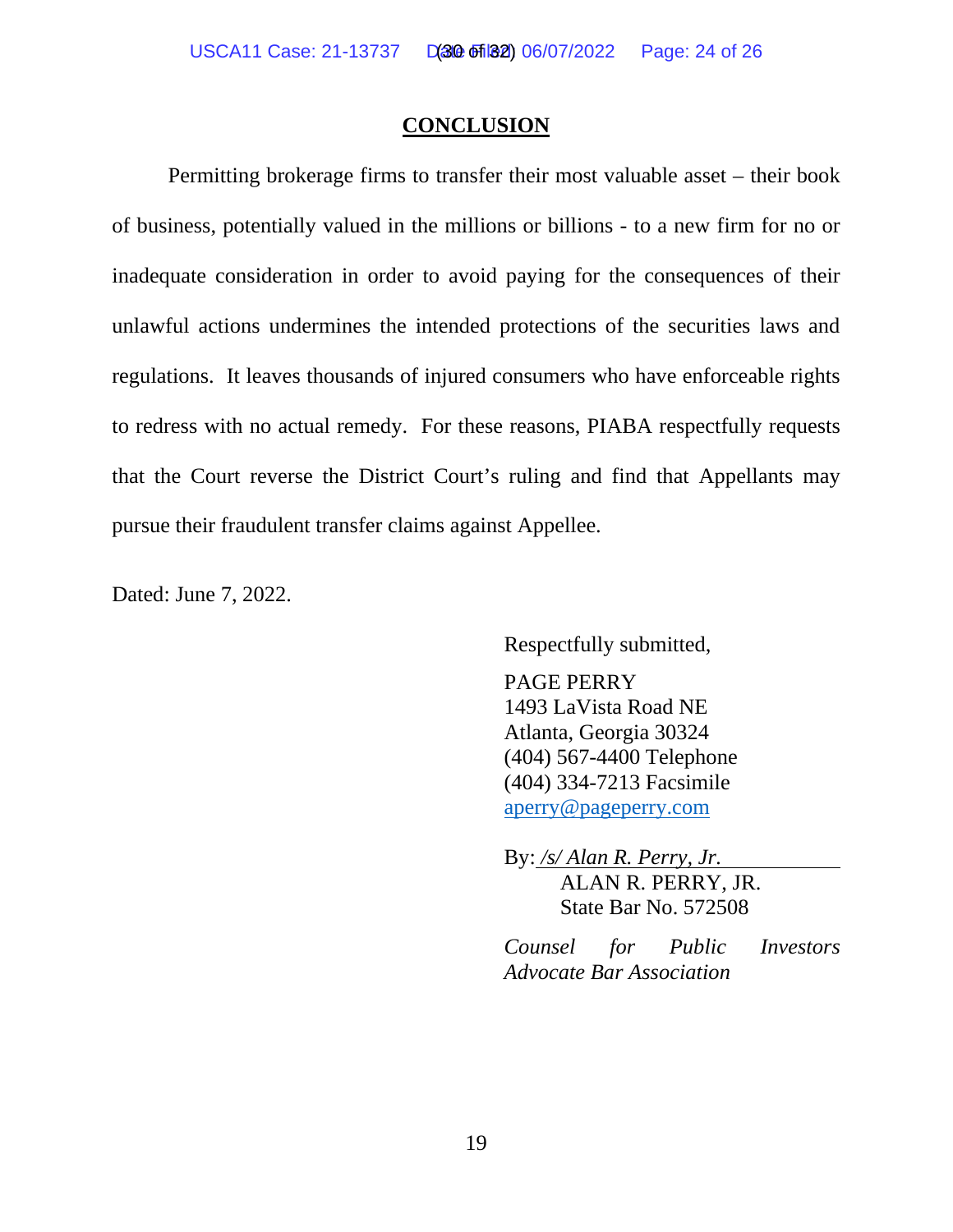# **CERTIFICATE OF COMPLIANCE**

1. This brief complieswith the type-volume limitation of FED. R. APP. P. 29 and 32 because:

 $\boxtimes$  this brief contains 4,358 words, excluding the parts of the brief exempted by FED. R. APP. P. 32(f), *or*

This brief uses a monospaced typeface and contains \_\_\_\_\_\_\_\_ lines of text, excluding the parts of the brief exempted by FED. R. APP. P. 32(f).

2. This brief complies with the typeface requirements of FED. R. APP. P.  $32(a)(5)$  and the type style requirements of FED. R. APP. P.  $32(a)(6)$  because:

 $\boxtimes$  this brief has been prepared in a proportionally spaced typeface using Microsoft Word in font 14, Times New Roman, *or*

 $\vert \cdot \vert$  this brief has been prepared in a monospaced typeface using  $\text{with} \quad$ 

Signed on June 7, 2022.

*/s/ Alan R. Perry, Jr.* ALAN R. PERRY, JR.